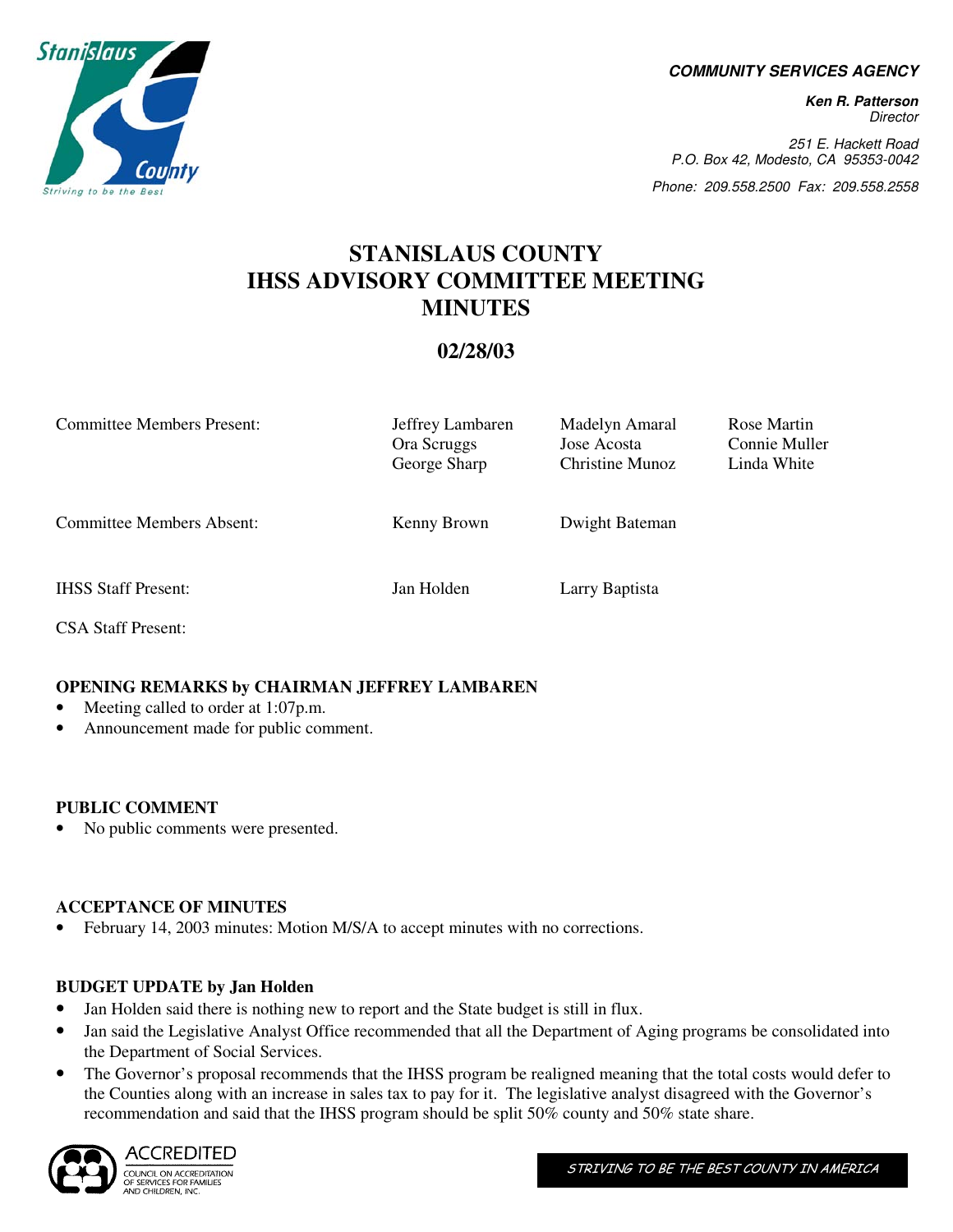- The legislative analyst also stated that the realignment of Adult Protective Services makes sense.
- Jan said the the CEO's office gave the County budget update and although the County budget appears to be okay for this year, next year is still unknown.

#### **PROCESS/UNION ORGANIZATION**

• No new information was available.

#### **OLMSTEAD UPDATE by George Sharp**

- Passed out copies of the Olmstead Update draft.
- Committee reviewed and discussed the outline of the draft.
- George envisions that housing will be the biggest obstacle to the Olmstead implementation.
- George said that President Bush has proposed 1.75 billion to the States to help implement Olmstead.
- The Olmstead is to be implemented by April 1, 2003.

#### **HOMEMAKER MODE UPDATE by Jan Holden**

- Jan Holden is hoping to get approval to hire 4 homemakers plus one supervisor on the Board's agenda sometime in March.
- Jeff suggested for staff to write a letter of support for the approval of the Homemakers.

#### **IHSS PROGRAM UPDATE by Jan Holden**

- Passed out copies of compliance letter and reviewed copies of the County Fiscal Letter (CFL).
- Reviewed each letter and discussed.
- Jeff Lambaren asked CSA Staff to gather information on the breakdown costs of the IHSS program and bring that information to a future meeting.

#### **QUESTIONS AND ANSWERS**

- Madelyn Amaral asked if the committee should insert the mission statement into the bylaws.
- Motion M/S/A: to insert the mission statement into the committee bylaws.

#### **AGENDA ITEMS FOR NEXT MEETING**

- Budget Update
- Olmstead Update
- **Union Process**
- Homemaker Update
- Approval of letter supporting the hiring of County Homemakers
- Employee/Employer Relations Ordinance
- Public Authorities in other Counties
- Written report from PHN Judy Bournival on Senate Sub-Committee on Aging and Long-term Health Care hearing on February 18, 2003, attended by IHSS Advisory Committee member Ora Scruggs.

Meeting adjourned @ 2:00 p.m. Larry Baptista, Recorder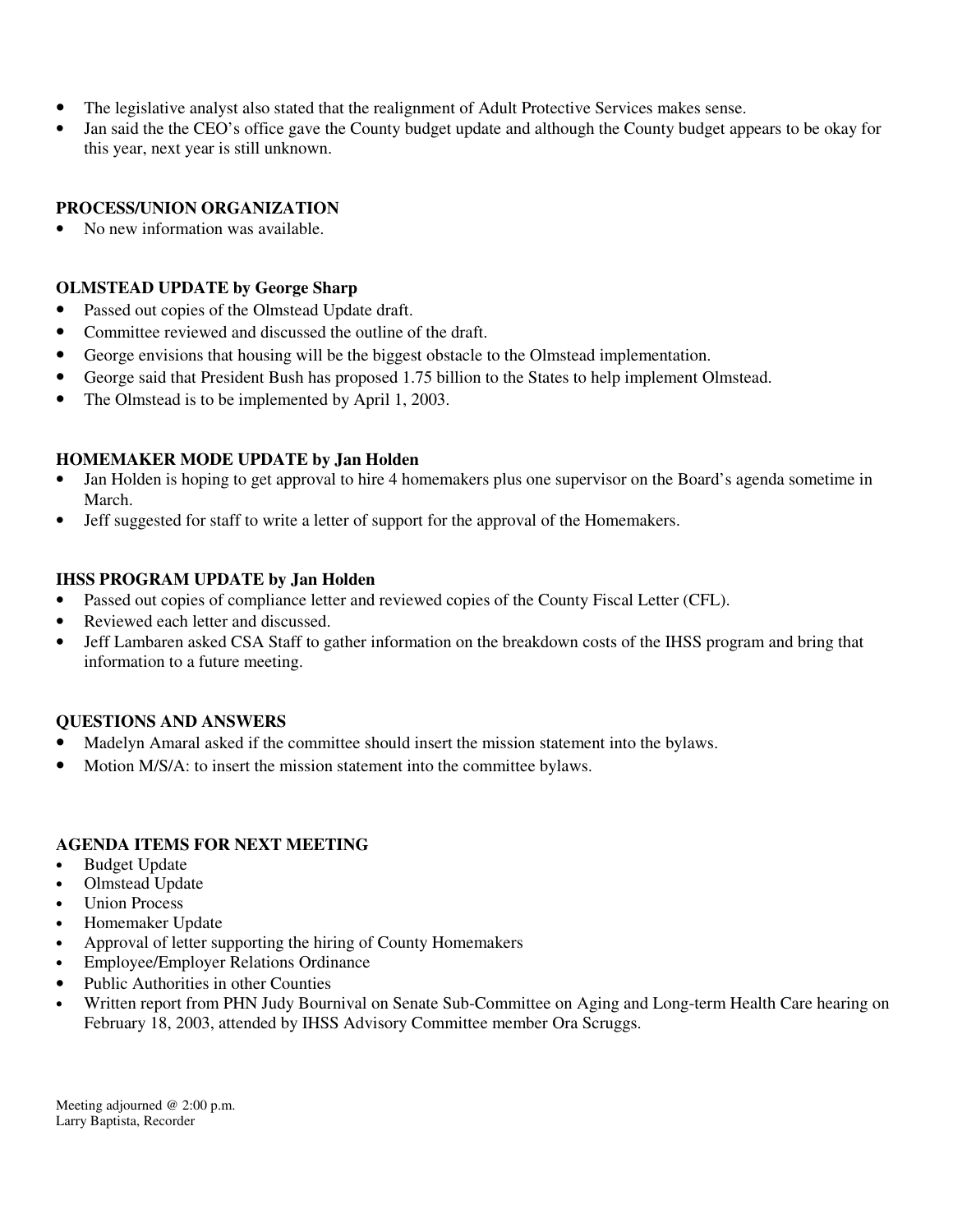#### **DEPARTMENT OF SOCIAL SERVICES** 744 P Street, Sacramento, CA 95814



February 3, 2003

#### COUNTY FISCAL LETTER (CFL) NO. 02/03-42

TO.

ALL COUNTY WELFARE FISCAL OFFICERS ALL COUNTY WELFARE DIRECTORS

**SUBJECT:** FISCAL YEAR (FY) 2002/03 PLANNING AUGMENT TO IN-HOME SUPPORTIVE SERVICES (IHSS) PROGRAM ADMINISTRATIVE ALLOCATION AS A RESULT OF WELFARE & INSTITUTIONS CODE SECTION 12302.25

**REFERENCE:** 

COUNTY FISCAL LETTER (CFL) NO. 02/03-28 DATED SEPTEMBER 24, 2002

Contingent upon Legislative approval of the appropriate FY 2002/03 budget documents. the amounts identified on the enclosed attachment are your planning allocation augmentations for IHSS Administration current year allocation.

This new premise reflects the current year cost of administrative activities necessary for counties to act as the employer of record for IHSS providers under Welfare and Institutions Code Section 12302.25.

For the current year, the estimated funding need for each of the participating counties was determined based on data received from two or more counties, by the Department of Social Services Disability and Adult Programs Branch in conjunction with the Estimates Branch.

Please contact your county analyst in the County Financial Analysis Bureau at (916) 657-3806, if you have questions concerning this allocation.

Sincerely, **Original Document Signed By** Gloria Merk On 2/3/03 **GLORIA MERK Deputy Director Administration Division** 

Attachment

 $C^*$ **CWDA**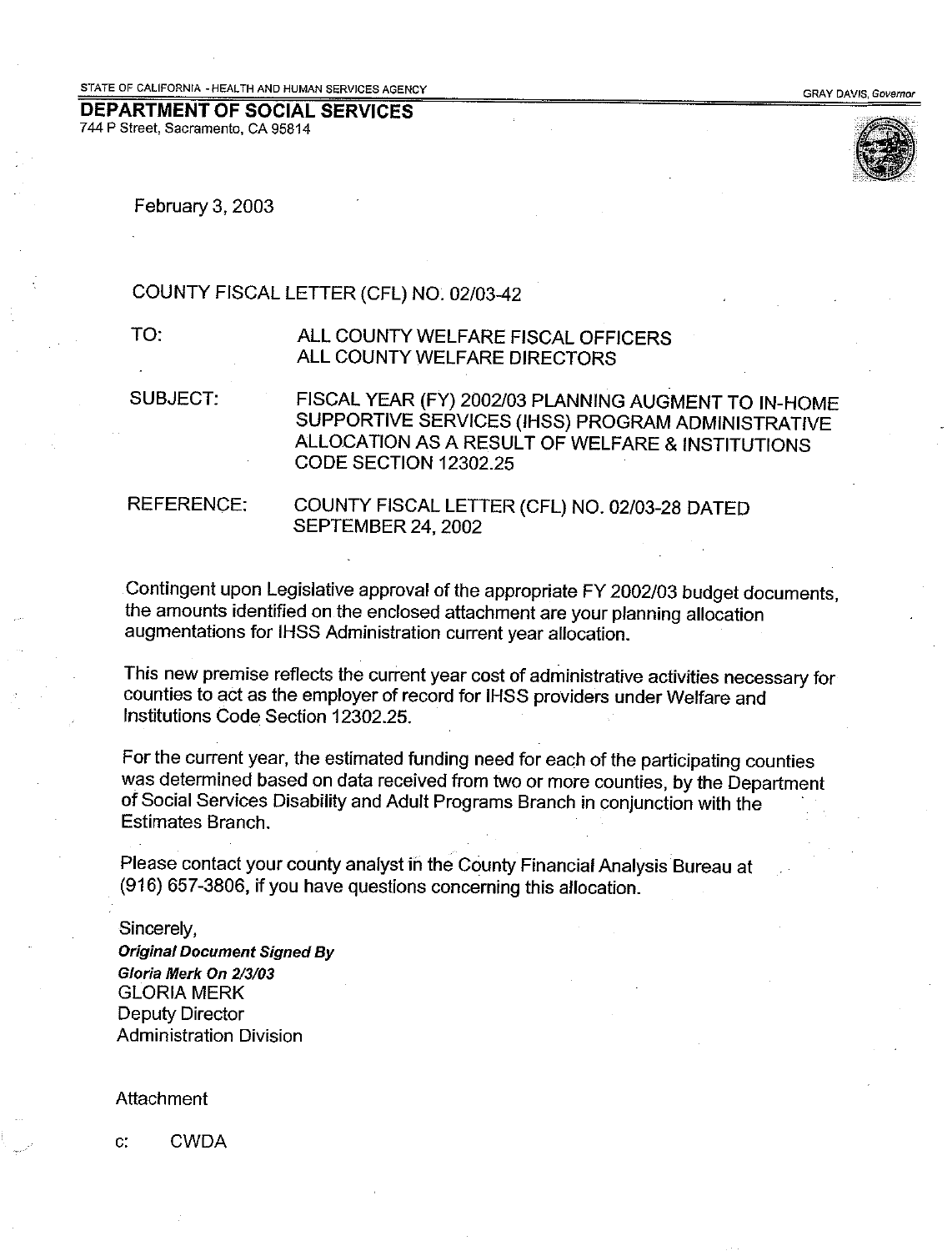#### **IHSS AUGMENTATION FOR FY 2002/03 COUNTY EMPLOYER OF RECORD**

| Counties                | <b>Total</b> | Federal    | <b>State</b> | County                 |
|-------------------------|--------------|------------|--------------|------------------------|
| <b>ALAMEDA</b>          | SO           |            | \$0          | \$0                    |
| <b>ALPINE</b>           | \$135,000    | \$64,895   | \$49,074     | \$0                    |
| AMADOR                  | \$135,000    | \$64,895   | \$49,074     | \$21,032               |
| BUTTE                   | \$0          |            | \$0          | \$21,032<br>\$0<br>\$0 |
| <b>CALAVERAS</b>        | \$0          |            | \$0          | \$0<br>\$0             |
| COLUSA                  | \$0          |            | \$0          | \$0<br>\$0             |
| CONTRA COSTA            | \$0          |            | \$0          | \$0<br>\$0             |
| DEL NORTE               | \$0          |            | \$0          | \$0<br>\$0             |
| EL DORADO               | \$0          |            | \$0          | \$0<br>\$0             |
| <b>FRESNO</b>           | \$0          |            | \$0          | \$0<br>\$0             |
| GLENN                   | \$0          |            | \$0          | \$0<br>\$0             |
| HUMBOLDT                | \$0          |            | \$0          | \$0<br>\$0             |
| IMPERIAL                | \$0          |            | \$0          | \$0<br>\$0             |
| INYO                    | \$0          | \$0        |              | \$0<br>\$0             |
| KERN                    | \$0          | \$0        | \$0          | \$0                    |
| <b>KINGS</b>            | \$0          | \$0        | \$0          | \$0                    |
| LAKE                    | \$0          | $\$0$      | \$0          | \$0                    |
| LASSEN                  | \$0          | \$0        | \$0          | \$0                    |
| LOS ANGELES             | \$0          | \$0        | \$0          | \$0                    |
| <b>MADERA</b>           | \$0          | \$0        | \$0          | \$0                    |
| MARIN                   | \$0          | \$0        | \$0          | \$0                    |
| MARIPOSA                | \$135,000    | \$64,895   | \$49,074     | \$21,032               |
| MENDOCINO               | 30           | \$0        | \$0          | \$0                    |
| MERCED                  | \$0          | \$0        | \$0          | \$0                    |
| MODOC                   | \$0          | \$0        | \$0          | \$0                    |
| MONO                    | 30           | \$0        | \$0          | \$0                    |
| MONTEREY                | \$0          | \$0        | \$0          | \$0                    |
| NAPA                    | \$0          | \$0        | \$0          | \$0                    |
| NEVADA                  | \$0          | \$0        | \$0          | \$0                    |
| ORANGE                  | \$0          | \$0        | \$0          | \$0                    |
| <b>PLACER</b><br>PLUMAS | \$0          | \$0        | \$0          | \$0                    |
| RIVERSIDE               | \$0<br>\$0   | \$0<br>\$0 | \$0          | \$0                    |
| <b>SACRAMENTO</b>       | \$0          | \$0        | \$0<br>\$0   | \$0                    |
| <b>SAN BENITO</b>       | \$0          | \$0        | \$0          | \$0                    |
| <b>SAN BERNARDINO</b>   | \$0          | \$0        | \$0          | \$0<br>\$0             |
| <b>SAN DIEGO</b>        | \$0          | \$0        | \$0          | \$0                    |
| SAN FRANCISCO           | \$0          | \$0        | \$0          | \$0                    |
| SAN JOAQUIN             | \$0          | \$0        | \$0          | \$0                    |
| SAN LUIS OBISPO         | \$0          | \$0        | \$0          | \$0                    |
| <b>SAN MATEO</b>        | \$0          | \$0        | \$0          | \$0                    |
| SANTA BARBARA           | \$0          | \$0        | \$0          | \$0                    |
| SANTA CLARA             | \$0          | \$0        | \$0          | \$0                    |
| <b>SANTA CRUZ</b>       | \$0          | \$0        | \$0          | \$0                    |
| SHASTA                  | \$0          | \$0        | \$0          | \$0                    |
| SIERRA                  | \$0          | \$0        | \$0          | \$0                    |
| SISKIYOU                | \$0          | \$0        | \$0          | \$0                    |
| SOLANO                  | \$0          | \$0        | \$0          | \$0                    |
| SONOMA                  | \$0          | \$0        | \$0          | \$0                    |
| STANSLAUS               | \$392,000    | \$188,434  | \$142,496    | \$61,070               |
| SUTTER                  | \$0          | \$0        | \$0          | \$0                    |
| TEHAMA                  | \$0          | \$0        | \$0          | \$0                    |
| TR INITY                | \$0          | \$0        | \$0          | \$0                    |
| TULARE                  | $\$0$        | \$0        | \$0          | \$0                    |
| TUOLUMNE                | \$135,000    | \$64,895   | \$49,074     | \$21,032               |
| VENTURA                 | \$0          | \$0        | \$0          | \$0                    |
| YOLO                    | \$0          | \$0        | \$0          | \$0                    |
| YUBA                    | \$0          | \$0        | \$0          | \$0                    |
| TOTAL                   | \$932,000    | \$448,012  | \$338,791    | \$145,196              |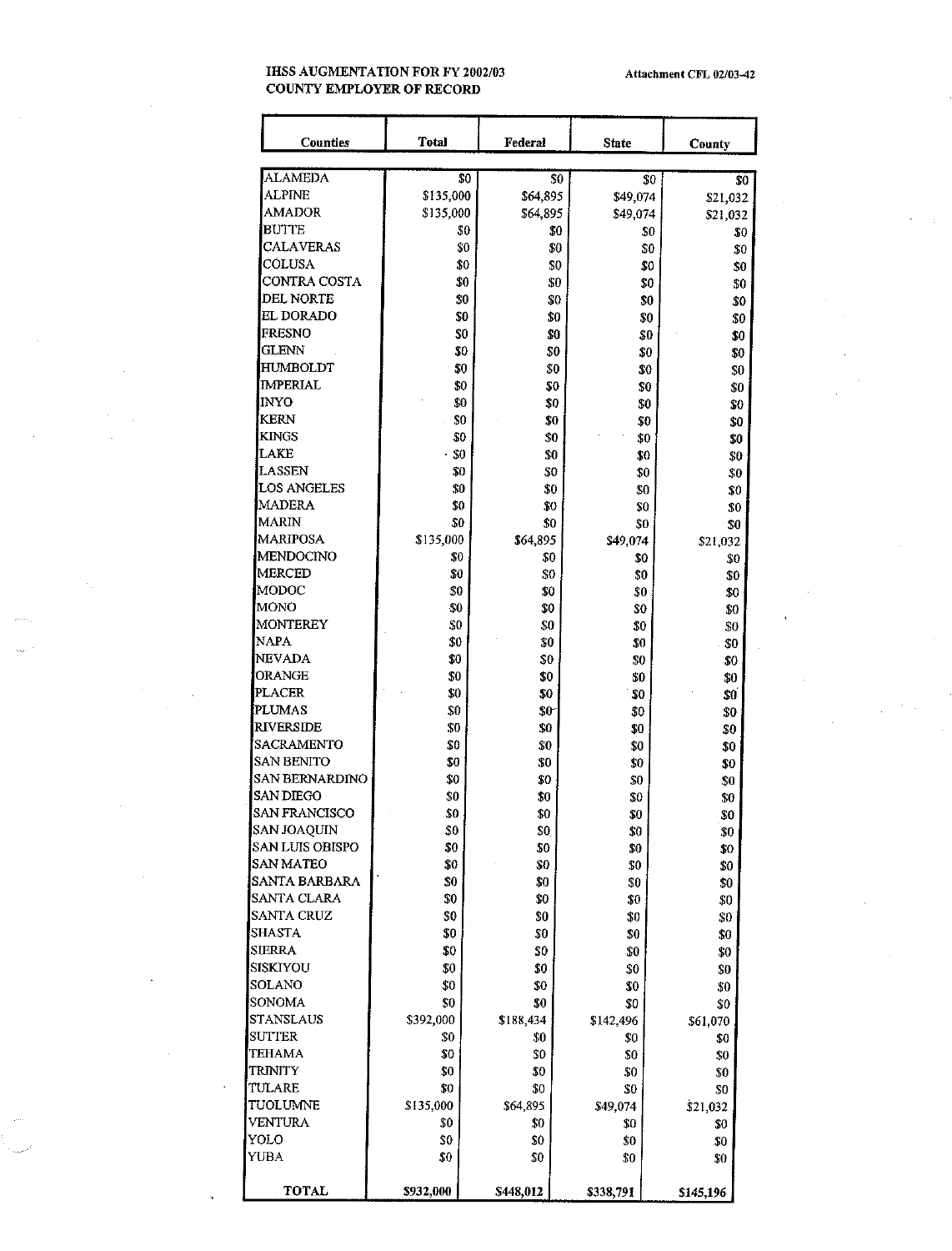# **DEPARTMENT OF SOCIAL SERVICES**

744 P Street, Sacramento, California 95814

**RECEIVED** 

FEB 1 9 2003

STANISLAUS COUNTY **COMMUNITY SERVICES AGENCY** 



**GRAY DAVIS, Gover** 

February 10, 2003

Mr. Ken Patterson **Stanislaus County Welfare Director** 251 East Hackett Road P. O. Box 42 Modesto, California 95353-0042

Dear Mr. Patterson:

In 1999, the California Legislature enacted Assembly Bill (AB) 1682, Chapter 90, Statutes of 1999, which requires each California county, by January 1, 2003, to either act as, or establish, an employer of In-Home Supportive Services (IHSS) individual providers for purposes of collective bargaining. AB 2235, Chapter 1135, Statutes of 2002 imposed a new reporting requirement on the counties. Each county is required to report on its compliance, by January 15, 2003 with the "employer" requirement of AB 1682, Chapter 90, Statutes of 1999, as well as provide specific supporting documentation. As of January 15, 2003, we are in receipt of your report and documentation.

Your report indicates you have chosen to meet the obligations of AB 1682 by providing IHSS through the Homemaker mode and Individual Provider mode, using the County Administered method of service delivery. You also provided the documentation required demonstrating compliance under AB 2235 for your service delivery options.

You have met the statutory reporting requirements for demonstrating compliance with AB 1682. For further information, you may wish to contact Patricia Johnston, Chief of the Policy Operations Bureau at (916) 229-4000.

Sincerely,

allon Stolmand psy

**ALAN STOLMACK, Chief** Adult Programs Branch Disability and Adult Programs Division

c: IHSS Program Manager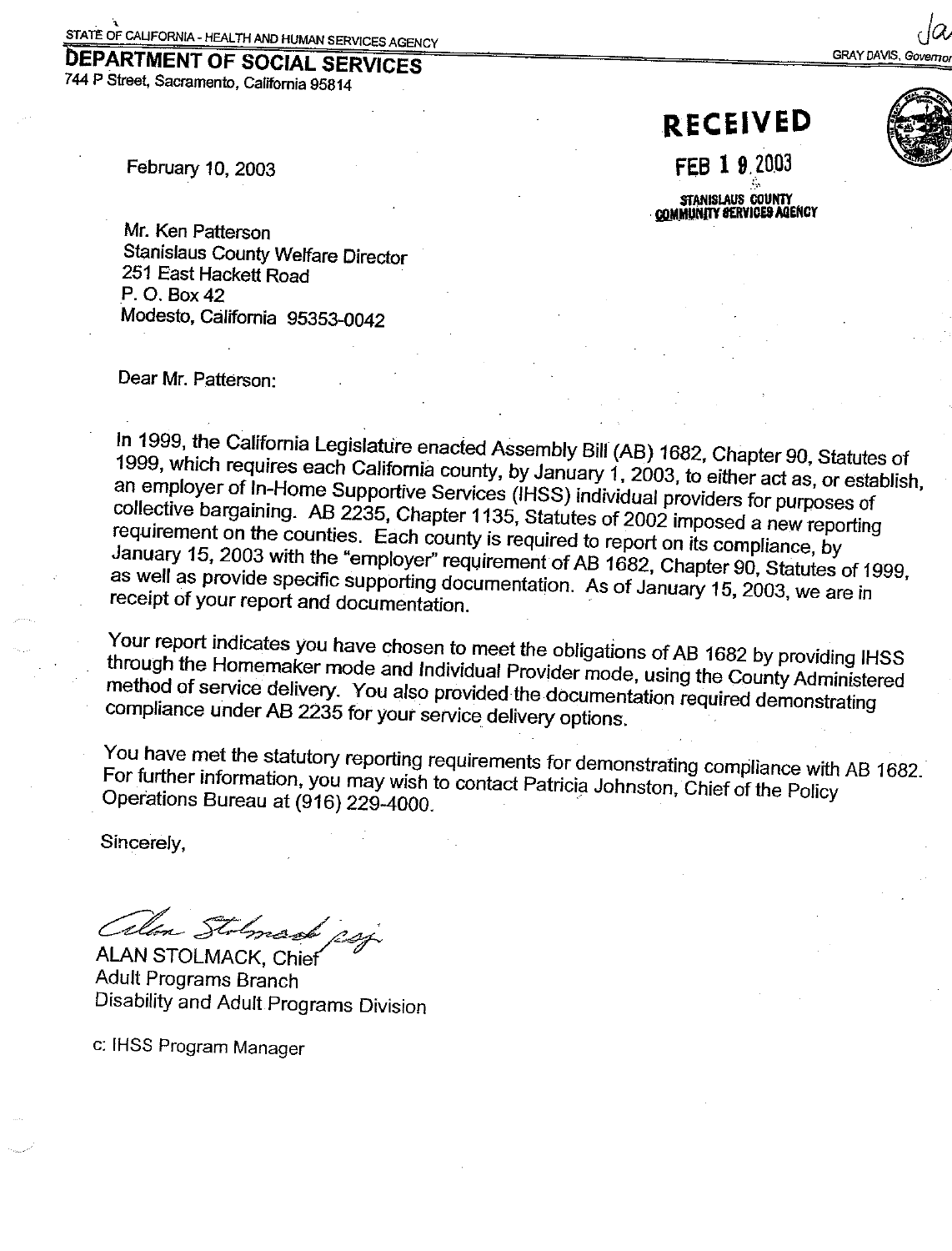### Draft 2/25/03

### **I. INTRODUCTION**

#### **II. BACKGROUND**

#### **III. PLANNING PROCESS**

#### IV. CURRENT PROGRAMS AND EFFORTS

#### V. RECOMMENDED FUTURE ACTIONS

The following lists some next steps for improving the long-term care system so that California residents will have available an array of community care options that allow them to avoid unnecessary institutionalization. The "Guiding Principles" are meant to govern all activities. The "Policy Goals" describe the policy goals to be pursued in order to improve the long term care system, and the bullets under each of the goals indicate the strategies to be implemented to reach those policy goals. Note that some of the recommended future actions require additional funding. These funding requirements are identified in the text discussing the relevant item, below.

### **Guiding Principles**

- A person living in a community must be given the opportunity to fully  $\bullet$ participate in the community's services and activities through his/her own choices and in the least restrictive manner.
- Honor consumer choice.
- Emphasize self-determination by consumers of their own lives.  $\bullet$
- Promote informed choice for consumers.
- Consumers should be involved in the planning.  $\bullet$
- Provide an opportunity for interested persons; including individuals with disabilities and their representatives, to be integral participants in Olmstead plan development and follow-up.
- Olmstead planning should involve the entire community (including vendors, providers, family members and other stakeholders).
- Emphasize community inclusion.
- Plan should cover everyone under the Olmstead decision, regardless of age.
- Planning should include choice of services, flexibility, and the opportunity to change services when change is needed.
- Services should start in the community.
- Services should be to support individuals, not to take care of them.  $\bullet$
- Services should be culturally competent.
- 1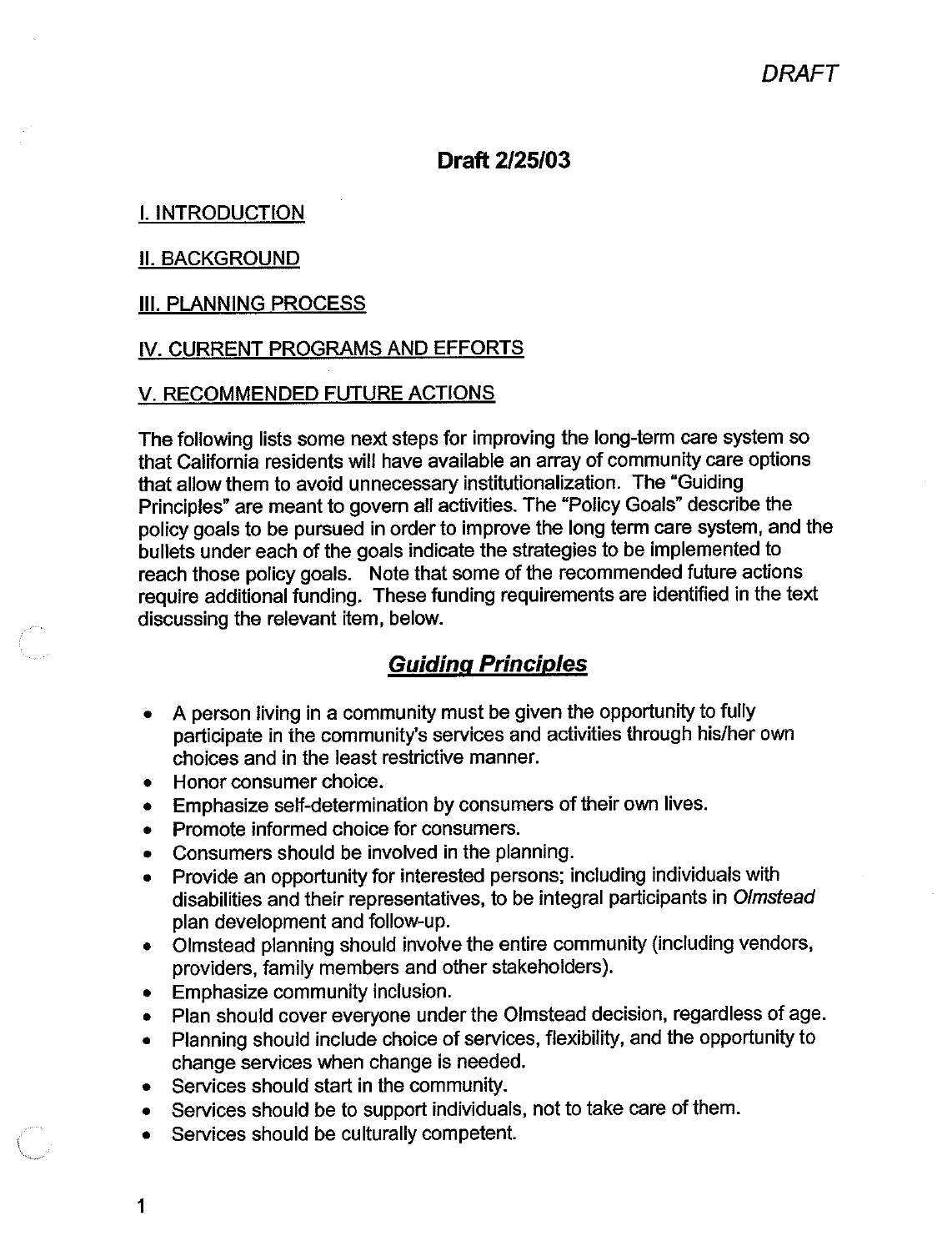### **State Commitment**

Policy Goal: Ensure commitment from the Long Term Care Council (LTC Council) and its constituent departments that the rules, regulations, and laws of the State are consistent with the principles of the Olmstead decision.

- The LTC Council will review and monitor the implementation of the Olmstead Plan, with the involvement of consumers and stakeholders. The plan shall be updated by April 1, of each odd-numbered year. The next update, for example, could focus on needs of specific populations.
- LTC Council departments will review their strategic plans to see that they are  $\bullet$ consistent with the principles of the Olmstead decision and present their findings and any recommended changes by the Fall 2003 meeting.
- CHHSA Directors who are members of the Long Term Care Council will report at the quarterly Council Meetings on key activities engaged in by their Departments that support the achievement of Olmstead Plan policy goals, including reviewing and revising regulations and policies.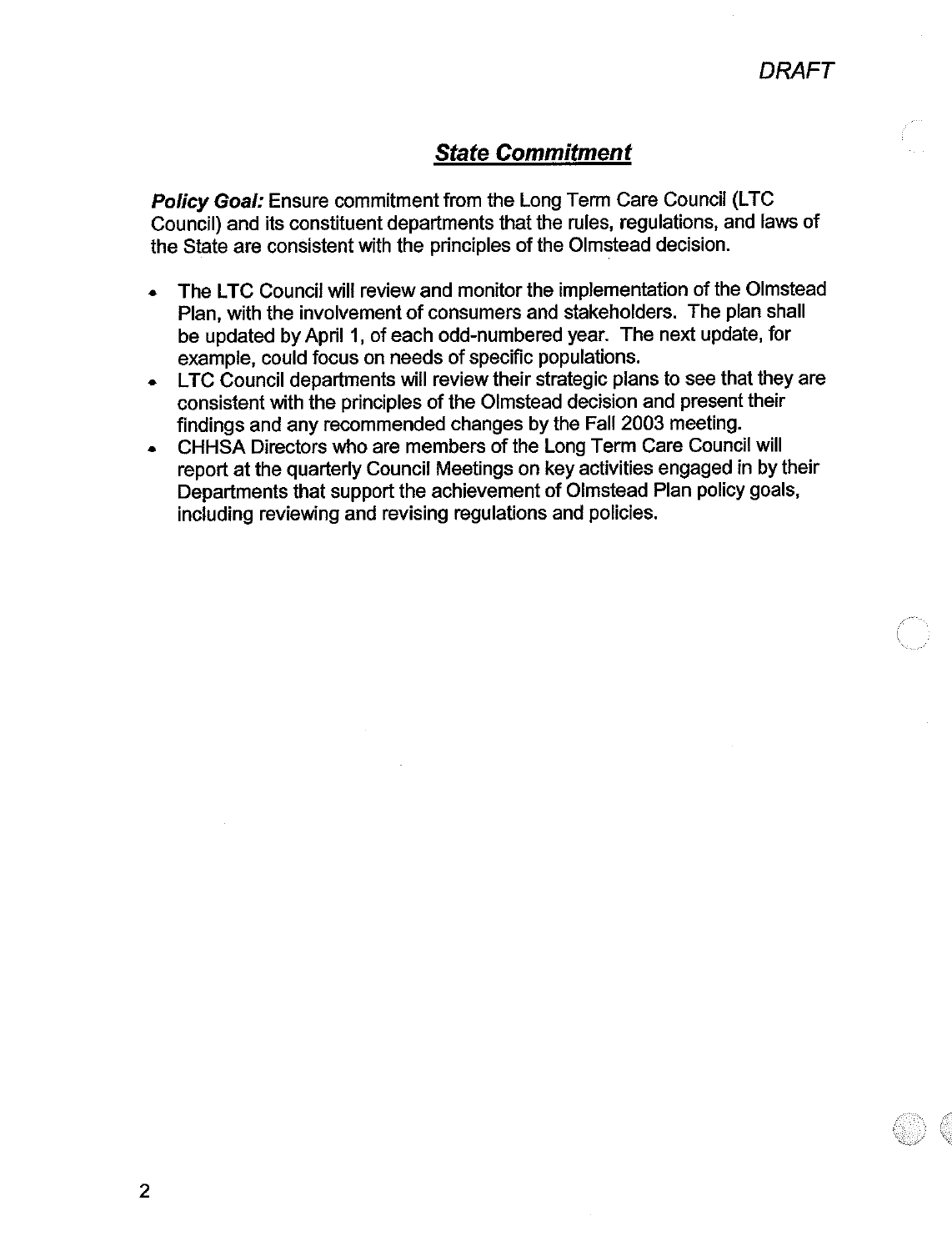## **Data**

Policy Goal: Develop and improve information and data collection systems to improve the long-term care system so that California residents will have available an array of community care options that allow them to avoid unnecessary institutionalization. Collect aggregate data on unmet needs for supports, services, and community options. Use aggregate data to develop resource requests.

- The Long Term Care Council will immediately begin to identify data needs, based on internal review and consumer/stakeholder input to the Olmstead Plan. Consumers and stakeholders will be asked to review and comment on the identified needs. The Council will identify the data needed for purposes of planning for assessments for persons in institutions, care planning for individuals and services needed for transition, assessments for diversion from institutions, and care planning for individuals and services needed for diversion. Data needed may include, but not be limited to:
	- a. Identify all individuals living in publicly funded institutions.
	- b. Determine, of the individuals so identified, those who seek community placement and whose treating professionals have identified this as a feasible option
	- c. Length of time between when the person was assessed as appropriate for community services and when the individual received the needed community service, including waitlist information.
	- d. Unmet community service needs and the gap between existing services and consumer needs
	- e. Reasons persons are at-risk for institutionalization for purposes of diversion efforts.
	- What services are needed to divert individuals from unnecessary  $f_{\perp}$ institutionalization.
	- g. Numbers of people diverted from institutionalization.
	- h. Numbers of people not diverted due to lack of community based services.

The Council should clearly identify what data is currently available, for example what information is available for persons residing in mental health institutions or information gathered through other organizations. The Council should also ensure any activities are compliant with confidentiality and HIPAA rules. Subject to additional resources, the Council will contract for the services of a consultant to collect the data and incorporate it into a data base for use by State departments.

Once the database is available, the LTC Council will convene a meeting with consumers and stakeholders to review the data, identify trends and issues,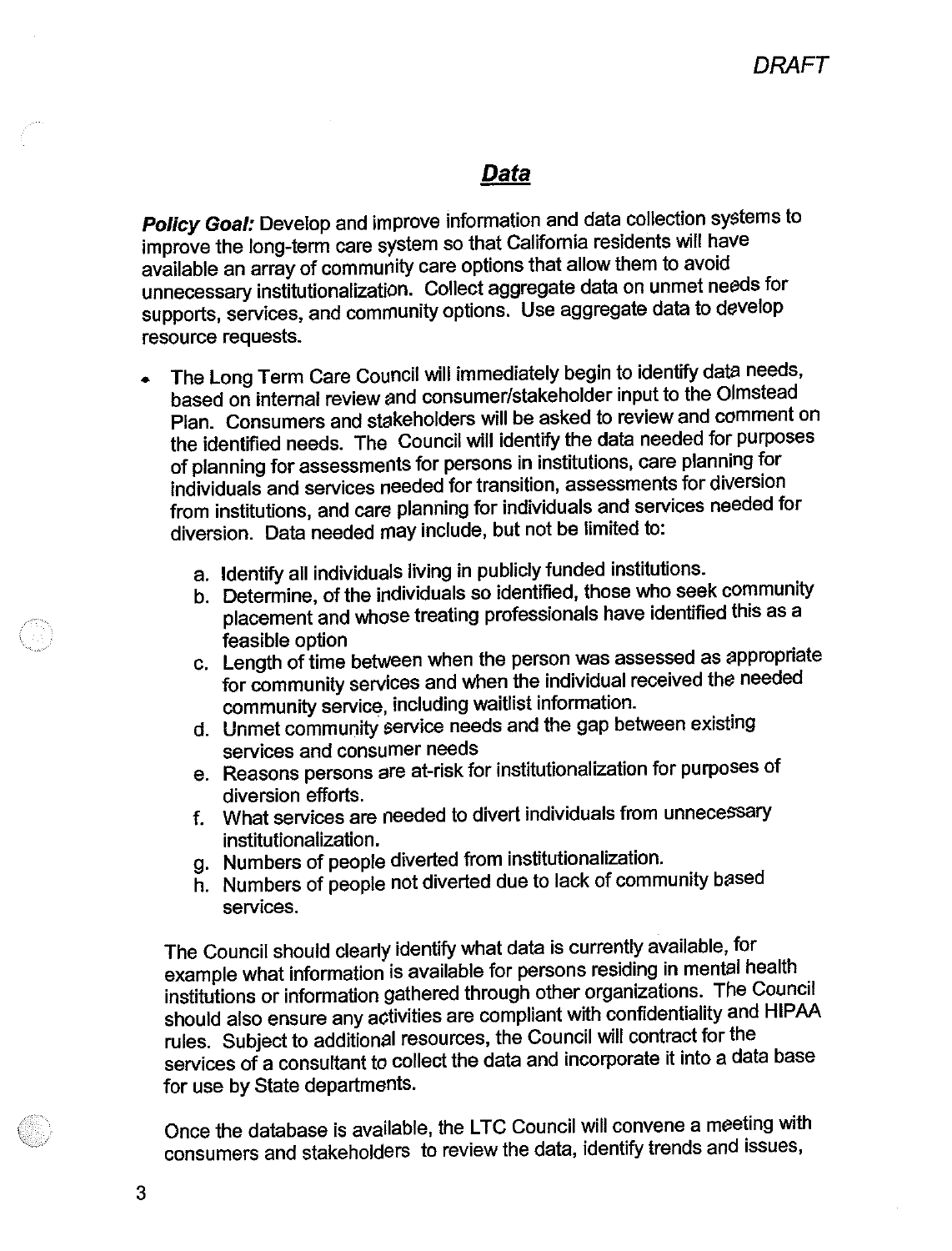recommend actions for improvement in the programs and identify areas for needed cost projections. This activity would be ongoing.

DHS will request approval from the federal government to have access to  $\bullet$ Minimum Data Set (MDS) evaluations for Medi-Cal eligible individuals being placed in nursing facilities. The MDS contains a data regarding an individual's needs that can help provide an initial identification of those individuals in nursing homes who are candidates for more in-depth assessment and transition activities.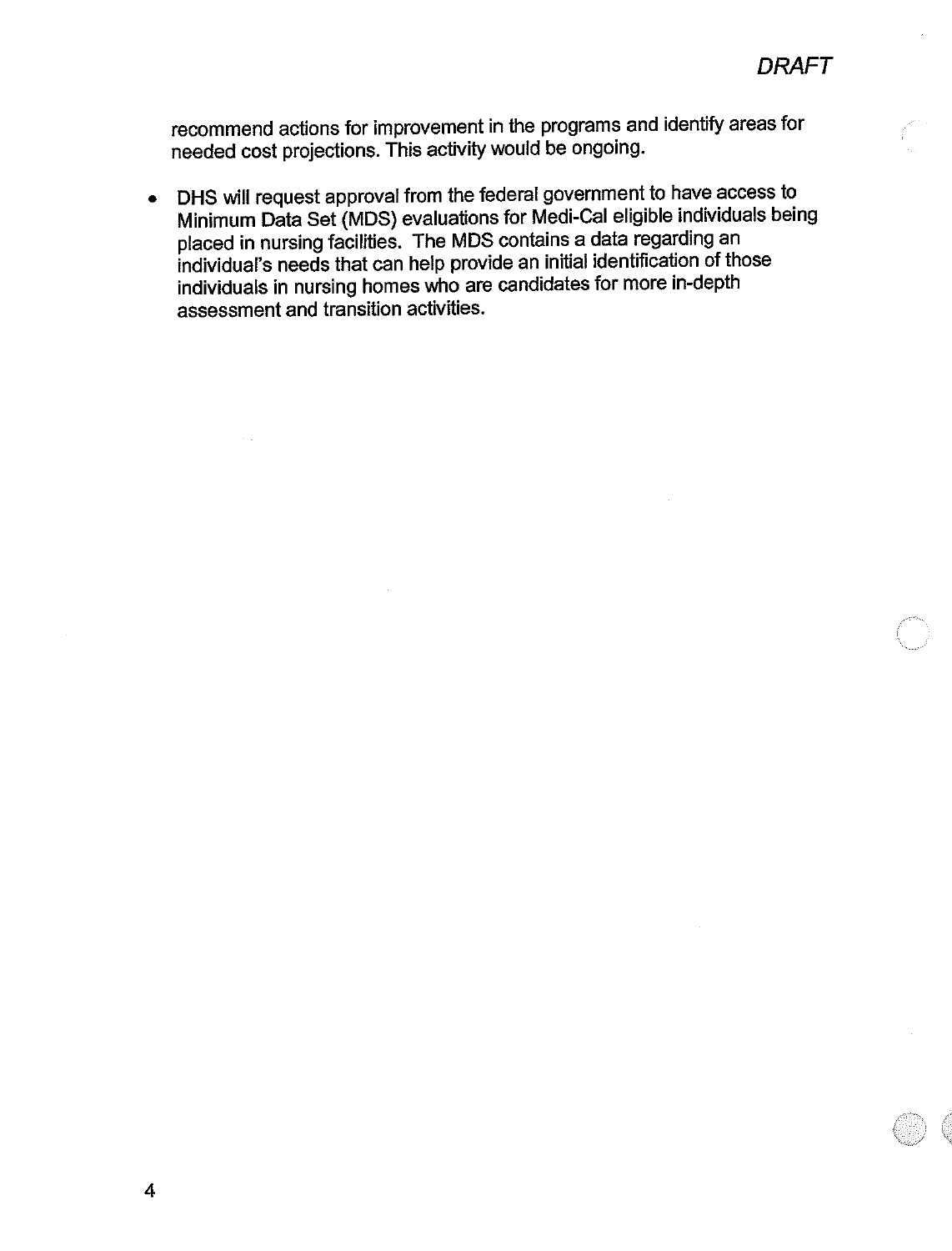## **Comprehensive Care Coordination**

Policy Goal: Develop and implement a comprehensive plan that will improve the long-term care system so that California residents will have available an array of community care options that allow them to avoid unnecessary institutionalization.

- The LTC Council will immediately begin to prepare a conceptual design for a comprehensive assessment and care coordination system for individuals placed in, or at risk of placement in, nursing facilities. The Council will solicit consumer and other stakeholder comment and review on the conceptual design. This comprehensive system would include elements such as the following:
	- a. A state level entity responsible for system administration.
	- b. Community care coordination services that build upon existing service systems.
	- c. A database containing information on individuals residing in nursing homes, those at risk of placement, and those who have been placed.
	- d. A standardized assessment process for all NF residents that includes consumer and family participation as well as professional team members. This process should build upon the past work related to the LTC Council's California Uniform Assessment Instrument project.
	- e. A standardized diversion process for individuals at risk of placement in a nursing facility. Multi-disciplinary teams should be used for those who need it, such as persons with Alzheimer's disease and related dementia.
	- f. Required linkages and protocols between hospitals, physician's offices, nursing facilities and the local community care coordination services.
	- g. Care coordination for each consumer.
	- h. The development of a care plan, including needed services and supports for each consumer.
	- Training for care coordinators in obtaining needed services; i. establishment of linkages with all needed services (e.g. Local housing agencies.)
	- A process for assessing unmet community service and support needs, j. including family caregiver support needs, and requesting resources to respond to those needs.
	- k. A system to measure and report the outcomes of individuals placed in care plans.
	- The implementation of the care plan, with necessary consumer follow-İ. up by the care coordinator.
	- m. A process for annual updates of consumer care plans.
	- n. A process for appealing items included in or excluded from the care plan.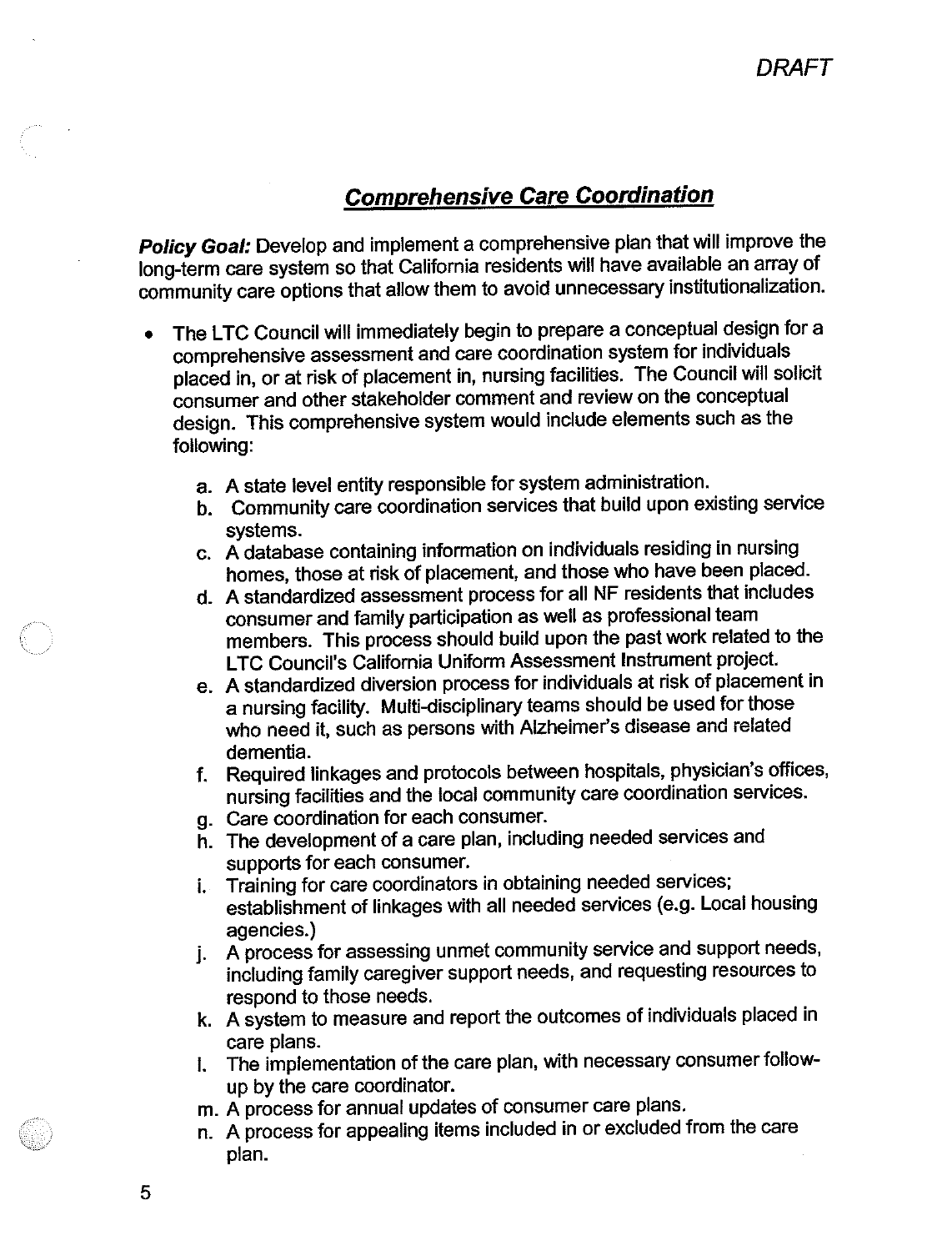- o. A process for monitoring any waiting lists that arise and initiating actions to assess that such lists move at a reasonable pace.
- p. The development of information on all available funding options, and creation of a budget methodology to ensure adequate system funding.
- q. The structuring of funding sources into a coherent system of long tem care.
- Identification of the procedures and regulations to be established by r. the state oversight entity to ensure system effectiveness and quality, and to ensure that its services reflect and are accessible by the cultural diversity of California's population.

Subject to additional resources, begin to implement pilots to test the newly designed assessment/care planning system for persons in or at risk of placement in nursing facilities, in 3-5 locations that represent the diversity of California's urban, rural, valley and coastal communities. Additional resources will be required for staffing to perform oversight, administration and support for the pilot projects. Document the organizational structure and operating procedures, and contract for an independent evaluation to identify practices that work and those that do not work as well. Additional resources will be required for the evaluation contractor. The evaluation will include recommendations for changes in operating procedures, and/or for additional pilots to test alternative and innovative service delivery options. The evaluation will identify steps to be taken towards full statewide implementation of a comprehensive assessment and care coordination system. Subject to additional resources, expand the system statewide.

- The DMH, with consumers, stakeholders, and counties, will immediately begin to develop recommendations to ensure a comprehensive assessment and care-planning system is in place for individuals placed in, or at risk of placement in, institutions due to mental health conditions. The recommendations could include components mentioned in the items "a" through "r" above, and should be integrated into existing county mental health programs. The recommendations should include an implementation schedule and identify needs for additional resources. The recommendations could build upon counties' Adult System of Care or Children's System of Care. A major focus of the system should be on diverting individuals from entering long term care institutions by developing community based services and supports that meet their needs.
- The DHS Office of Long Term Care will issue a Request for Applications for up to five development grants and up to five planning grants to local entities intending to implement Long Term Care Integration (LTCI) projects. LTCI projects directly address Olmstead goals by implementing comprehensive and coordinated long-term care systems at the county level.
- DHS will support Long Term Care Integration Pilot Projects and identify ways to coordinate access to services, to organize funding sources and to alleviate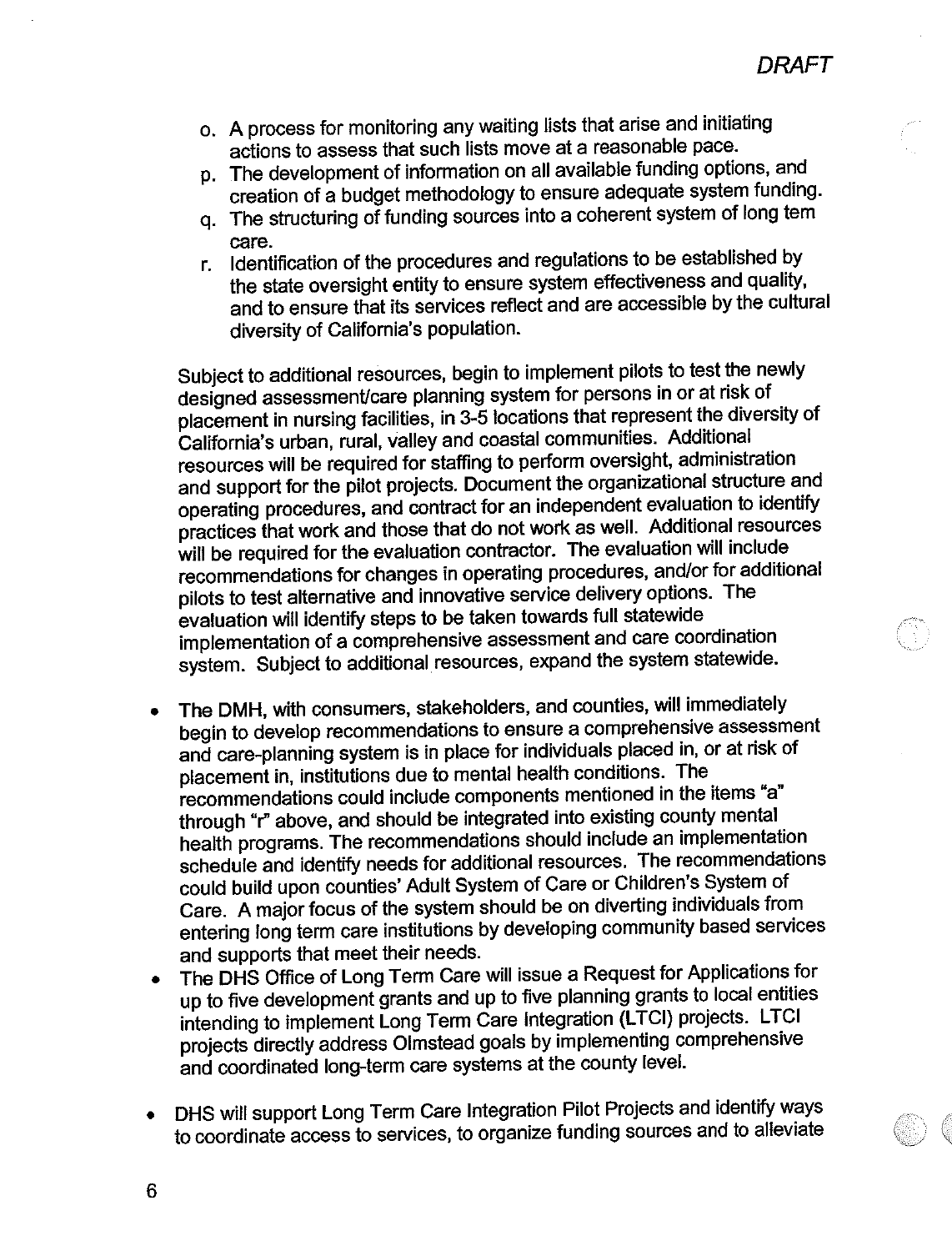the barriers to implementation. Provide technical assistance to LTCI participating counties in order to increase local capacity to divert or transition persons from nursing homes to home and community based services. If determined feasible, support efforts to pilot test LTCI projects administered by non-government entities.

- Enact legislation to make permanent the Program for All-Inclusive Care for the Elderly (PACE).
- DHS will plan for expanding the number of PACE sites statewide with a longterm goal of establishing 10 PACE organizations in California.

 $\overline{7}$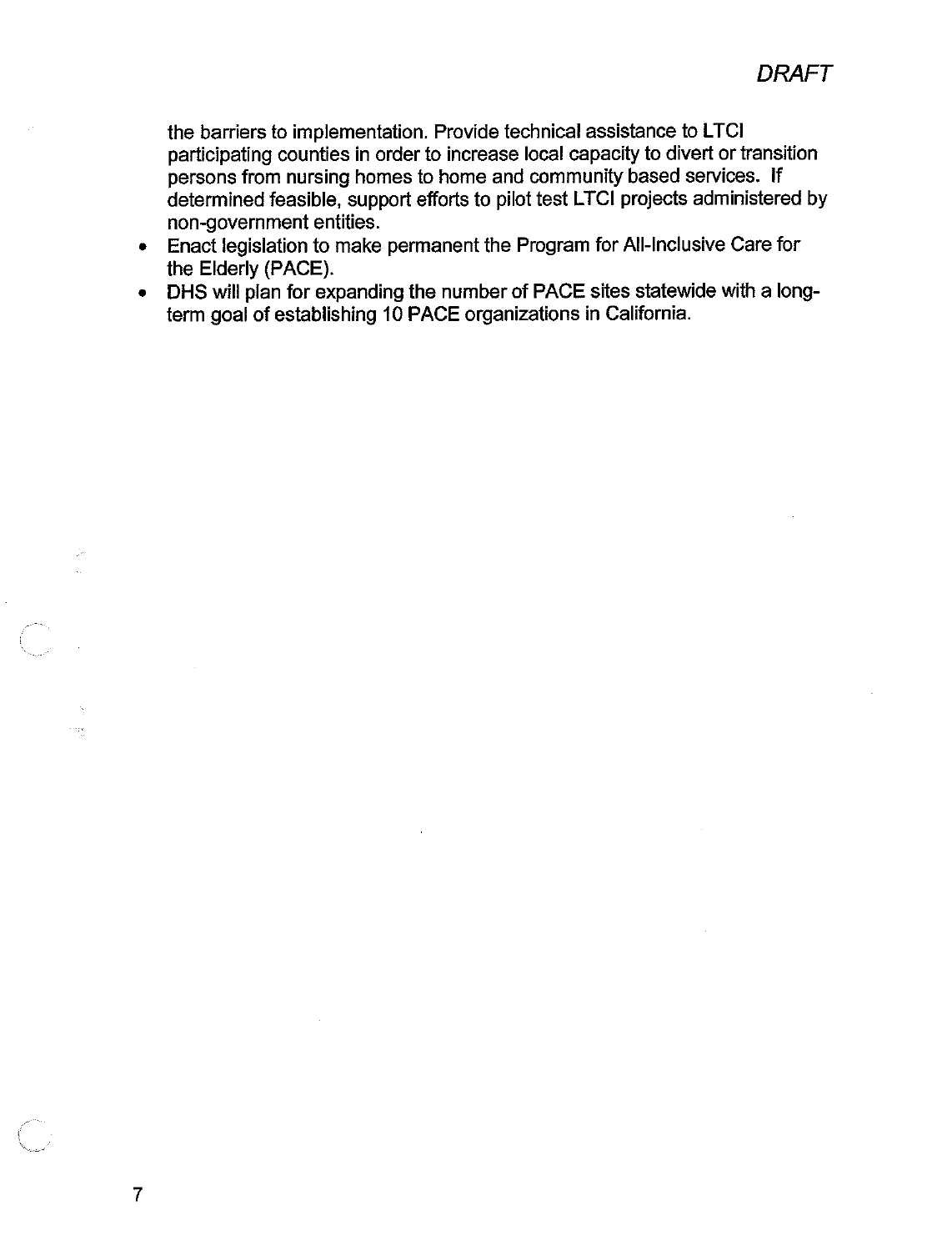### Assessment

**Policy Goal:** Provide timely assessments for persons in institutions to determine supports and services needed for individuals who do not oppose community placement to live in the community. Provide assessments for persons living in the community, who are at risk of placement in an institution or more restrictive setting, to remain in the community in the least restrictive setting. Assessments should result in an informed choice for the consumer as to the most appropriate and integrated setting.

- The LTC Council departments will review all existing assessment procedures  $\bullet$ used for individuals residing in institutions and for individuals at-risk for placement in institutions, for consistency with the Olmstead principles and parameters listed below. The departments shall report at the LTC Council meetings, recommended changes for improvement and identification of any additional resources that would be needed. The parameters shall include, but not be limited to:
	- a. Assessments should be used to determine the specific supports and services that are appropriate for the person and that he or she needs to live in, or remain in the community, including those needed to promote the individual's community inclusion, independence and growth, health and well being.
	- b. Assessment tools and/or planning processes must not act as artificial barriers to individuals moving swiftly to the community.
	- c. The individual assessment/planning process should be "personcentered" and focus on the person's goals, desires, cultural and language preferences, abilities and strengths as well as relevant health/wellness/ behavioral issues and skill development/training needs.
	- d. People should always be involved in their own assessment/ planning process and must be provided with information in a form they can understand to help them make choices and consider options. Individuals must be given understandable information about the results of their assessments and plans, in writing, and sign off on these documents.
	- e. Family members, friends or support people have an important role in the assessment/planning process, to the extent desired by the person with a disability. Assessments should include the individual's "circle of support".
	- f. People must have the supports which best enable them to communicate, e.g., communication devices or the presence of people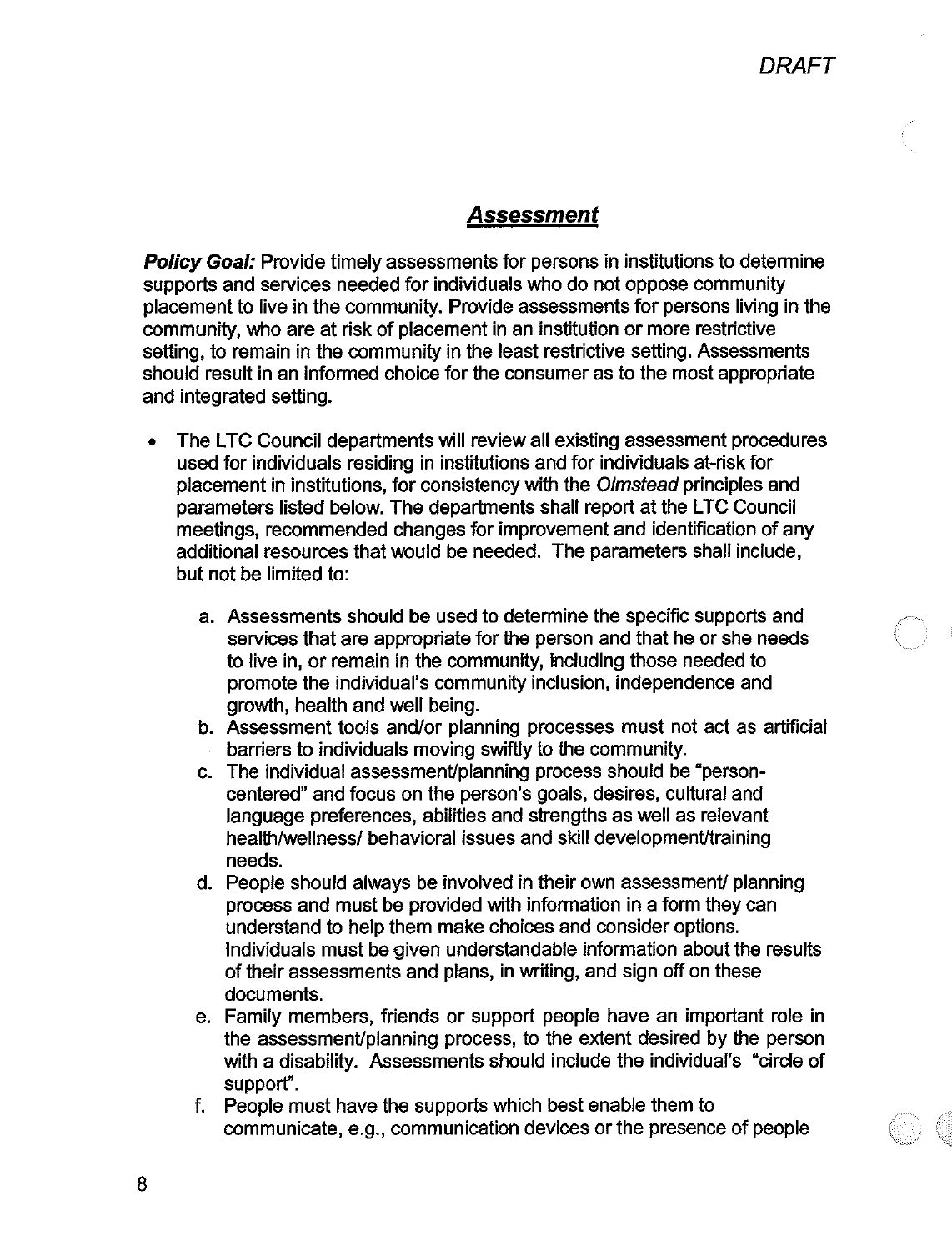**DRAFT** 

who can best interpret for them.

- g. Reduce duplicative assessments.
- h. Should be conducted on a defined, periodic basis that reflects the need and situation of the individual.
- i. Peer support and/or independent advocates should be available to assist individuals in the assessment/planning process.
- Professionals who prepare assessments and/or participate in planning  $\mathbf{i}$ must be qualified. In order to be qualified, a professional must have knowledge in their field of relevant professional standards and core competencies related to community-based services (including knowledge of the full variety of community living arrangements).
- k. Professionals who work in the community-e.g., Centers for Independent Living or other community organizations or experts that provide or design community-based support-must be involved in assessment and planning.
- I. Assessments and determinations as to the most integrated setting must be based on the individual person's needs and desires for community services and not on the current availability or unavailability of services and supports in the community.
- m. Information should be provided to consumers regarding the opportunity to be assessed for placement; on the objective or purpose of assessment; on how to access the system for an assessment; on the timeline for implementation of potential plans and outcomes; on any entitlement to services; on consumer rights; on the option to change living situations, test different options, and change his or her mind; on how to obtain a peer/community advocate; or consumer's individual risk factors faced when moving out of an institution.
- n. If an individual is unsatisfied with recommendations made or results. she or he must have the right to appeal and be informed of how to do SO.
- o. Assessments should clearly identify the range of services needed and preferred to support the person in the community, including where appropriate, housing, residential supports, day services, personal care, transportation, medical care, and advocacy support.
- DDS will assess all residents at Agnews Developmental Center to determine the services and supports that will be needed to transition from Agnews to another living arrangement in preparation for the proposed closure of Agnews in June 2005. All activities will be conducted consistent with the Olmstead principles emphasizing informed choice.
- DDS and DHS will seek a federal Home and Community-Based Services Independence Plus Waiver to fund the continuation and expansion of selfdetermination for regional center consumers.
- The LTC Council will identify options to reach residents in institutions in order to inform and educate them regarding the Olmstead decision.

9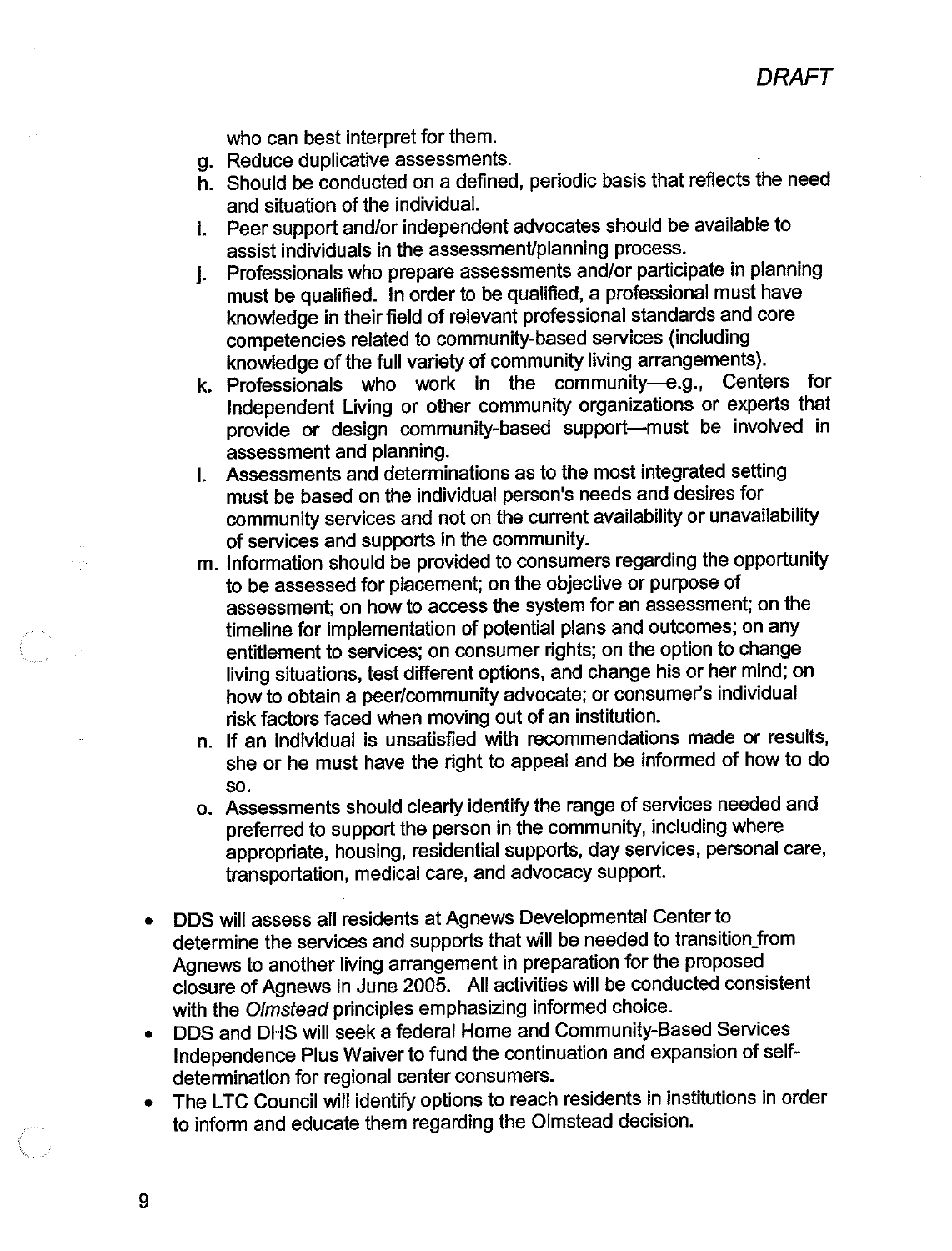## **Diversion**

Policy Goal: Develop a care plan for each consumer that identifies the needed and preferred supports and services to divert individuals from entering institutions and to ensure that the individual is served in the most integrated setting appropriate.

- The LTC Council departments will review current procedures for care planning that diverts persons from placement in institutions for consistency with the Olmstead principles and parameters listed below. The departments shall report at the LTC Council meetings, recommended changes for improvement and identification of any additional resources that would be needed. The parameters shall include, but not be limited to:
	- a. The care plan should consider a full array of services, not just what is currently available.
	- b. Care plans, based on the assessments, should clearly identify the range of services needed and preferred to support the person in the community, in all relevant areas, including where appropriate, housing, residential supports, day services, personal care, transportation, medical care, and advocacy support.
	- c. Provide care coordination for each consumer to connect the individual with community providers and assist in any transition activities as necessary. Clarity as to who is responsible to connect the individual with community providers.
	- d. Care planning should be conducted on a defined, periodic basis and include follow-up with consumers on the care plan and updates as necessary.
	- e. Persons involved in the transition/planning process should be qualified and knowledgeable of community living options, such as including experts in transportation and housing.
	- f. Consumer and families should be educated about community placement.
	- g. All materials should be clear and understandable to the consumer.
	- h. Care planning should be person centered and consumer driven.
	- Data regarding unmet needs should be used to identify need for more i. services for the individual and in the aggregate.
- The LTC council departments will evaluate existing crisis response programs and report to the LTC council on identifying recommended models that could be incorporated in counties without existing programs. The models should focus on timely actions that can maintain an individual in community settings with appropriate services and supports. Stakeholders and counties should participate in this activity.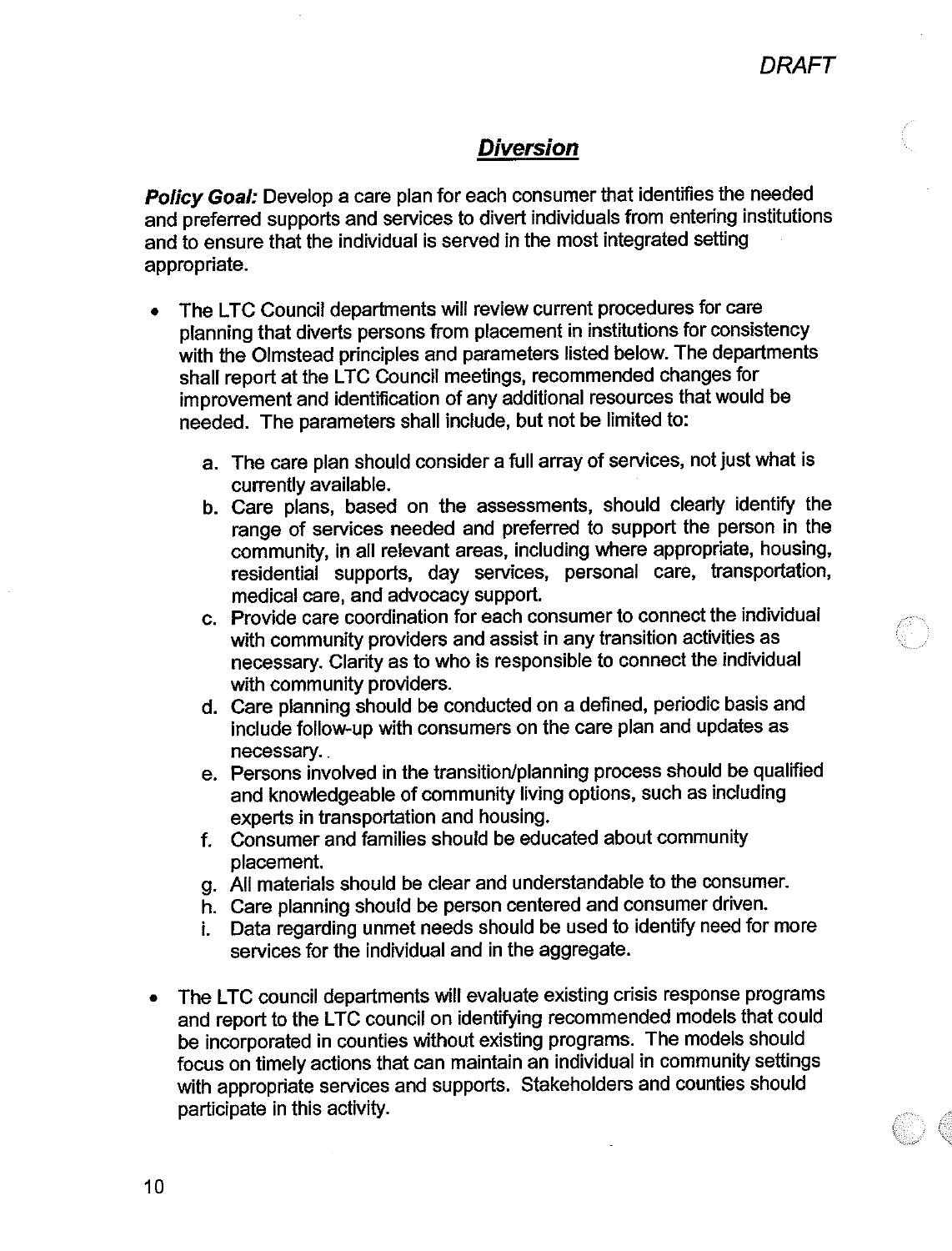The Department of Developmental Services will use the Regional Resource  $\bullet$ Development Project approach currently required by WIC 4418.7 for people whose community home is failing and for whom developmental center placement is a likelihood to assist regional center consumers at risk of institutionalization.

 $\ddot{\phantom{a}}$ 

 $\sim$ 

 $\frac{1}{2}$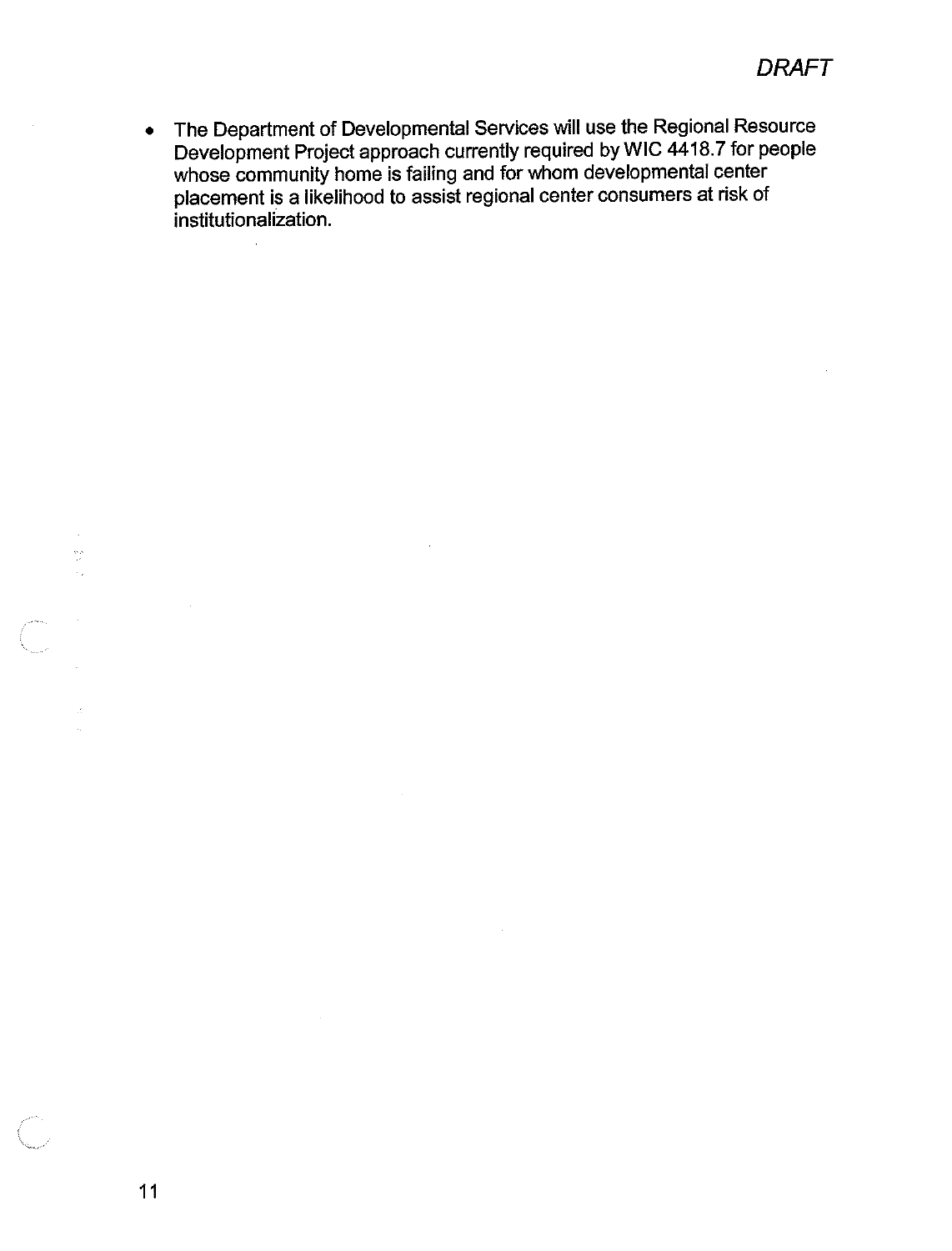# **Transition**

Policy Goal: Develop a care plan for each consumer that identifies the needed and preferred supports and services to transition individuals from institutions and to ensure that the individual is served in the most integrated setting appropriate.

- The LTC Council departments will review current discharge planning  $\bullet$ procedures for consistency with the Olmstead principles and parameters listed below. The departments shall report at the LTC Council meetings. recommended changes for improvement and identification of any additional resources that would be needed. The parameters shall include, but not be limited to:
	- a. The care plan should consider a full array of services, not just what is currently available.
	- b. Care plans, based on the assessments, should clearly identify the range of services needed and preferred to support the person in the community, in all relevant areas, including where appropriate, housing, residential supports, day services, personal care, transportation, medical care, and advocacy support.
	- c. Provide care coordination for each consumer to connect the individual with community providers and assist in any transition activities as necessary. Clarity as to who is responsible to connect the individual with community providers.
	- d. Care planning should be conducted on a defined, periodic basis and include follow-up with consumers on the care plan and updates as necessary.
	- e. Persons involved in the transition/planning process should be qualified and knowledgeable of community living options, such as including experts in transportation and housing.
	- f. Consumer and families should be educated about community placement.
	- g. All materials should be clear and understandable to the consumer.
	- h. Care planning should be person centered and consumer driven.
	- i. Data regarding unmet needs should be used to identify need for more services for the individual and in the aggregate.
- The DHS Office of Long Term Care will work with a county that is assessing the potential for the MDS-Home Care assessment tool to be used as a mechanism to transition nursing facility residents to a community setting.
- DSS and DHS will evaluate the cost to increase IHSS hours to the maximum allowed during the first 90 days after an individual transitions from an institution to the community. This transition period is when consumers,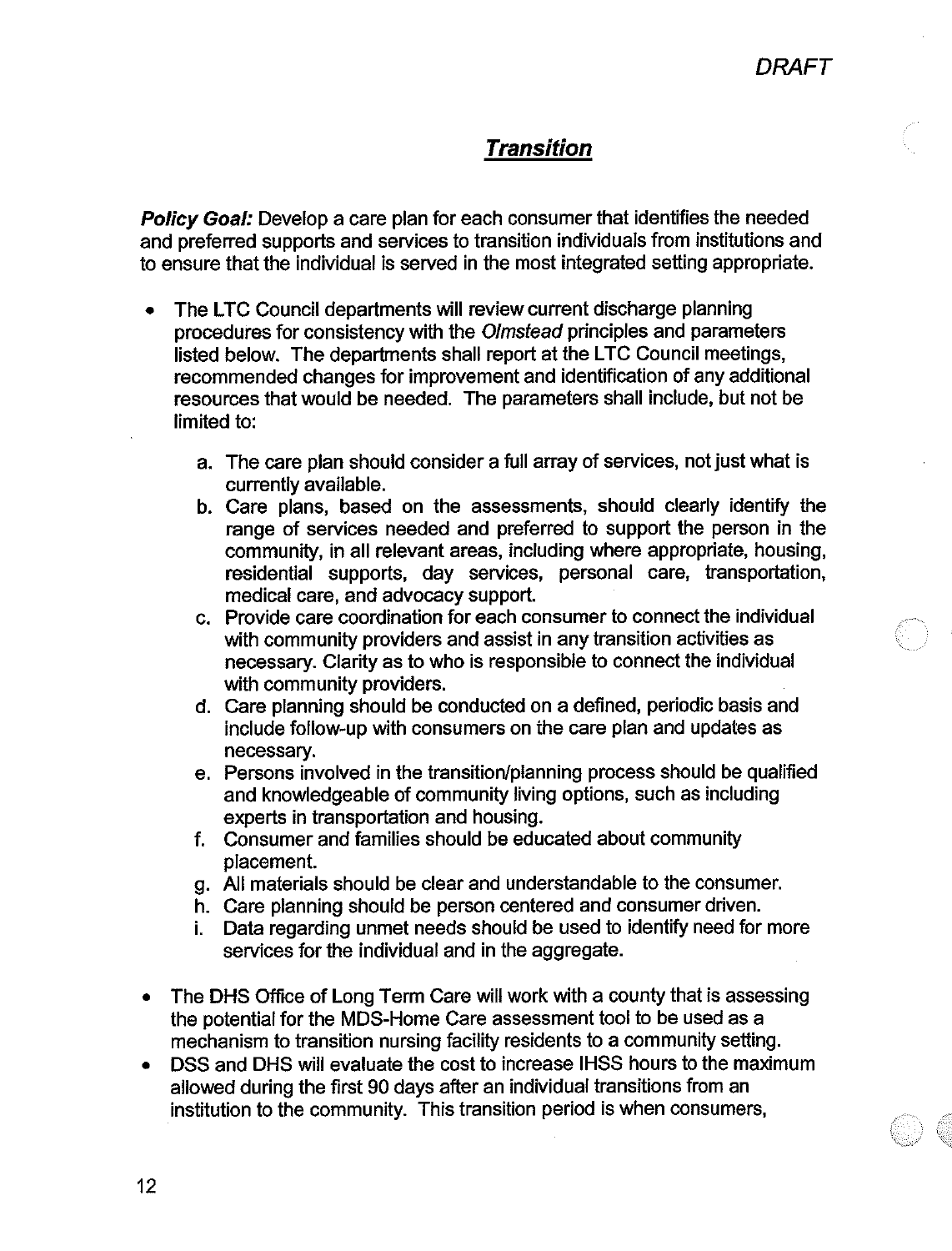especially those living alone, are most vulnerable to transfer trauma that can result in re-institutionalization.

- Expand the DHS Medical Case Management Program by increasing the service capacity in Los Angeles, the San Francisco Bay Area, and Fresno, and by opening up a new office in Redding.
- DDS will continue the downsizing eleven large residential facilities, moving persons with developmental disabilities to smaller community homes, and will survey its regional centers to identify additional facilities for downsizing.
- Establish a "Regional Service Hub" as part of the Bay Area Project to meet the service and support needs of persons with developmental disabilities residing in the Bay Area region, including Agnews Developmental Center residents moving to the community. The Regional Service Hub is proposed to utilize Agnews Developmental Center staff expertise to meet consumer service and support needs that are difficult to procure in the region.
- The Department of Aging and the Department of Health Services will explore  $\bullet$ expanding the existing authority for nursing home residents to make transition visits to adult day health care programs. These visits assist nursing home residents in determining whether the services of adult day health care programs can meet their needs, which in turn will help them gauge the feasibility of community living.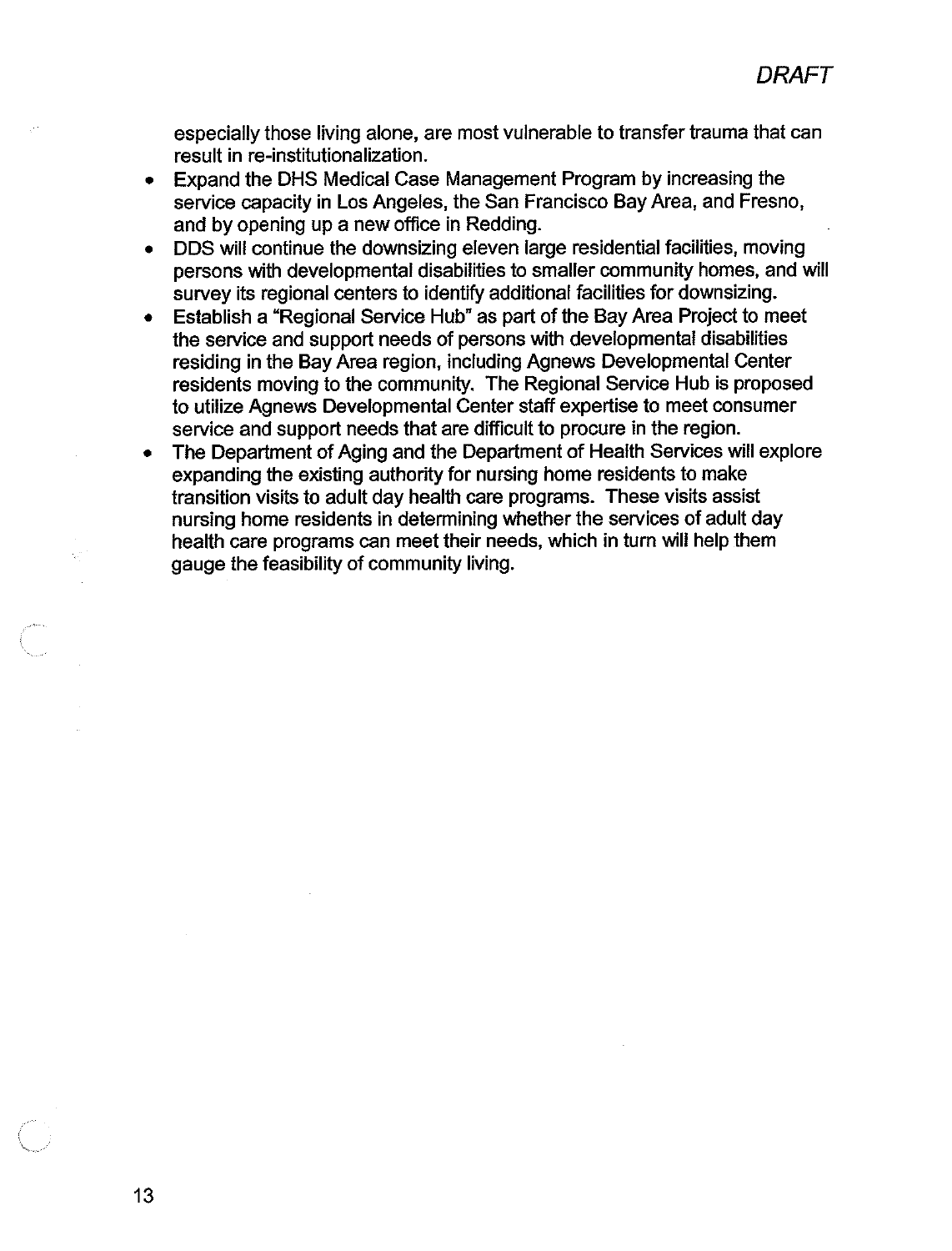## **Community Service Capacity**

Policy Goal: Develop a full array of community services so that individuals can live in the community and avoid unnecessary institutionalization, including participating in community activities, developing social relationships, and managing his or her personal life by exercising personal decisions related to, among other things, housing, health care, transportation, financial services, religious and cultural involvement, recreation and leisure activities, education and employment. Services should be appropriate to individuals living with and without family or other informal caregivers. Increase capacity for local communities to divert consumers from institutionalization and reinstitutionalization. Support family caregivers by providing an array of information and services that will allow them to support a family member with disabilities in their home.

- The Department of Health Services will request approval from the federal Centers for Medicaid and Medicare Services to expand by 300 the number of Nursing Facility waiver slots, in order to serve everyone currently on the waiting list.
- The LTC Council will identify state actions that could be used to improve the  $\bullet$ availability of paratransit services based on consumers' need for services, coordinate paratransit services across transit districts, and expand rural services.
- The LTC Council departments will analyze their current waitlists and report  $\bullet$ at the quarterly LTC Council meetings on the status and movement of those waitlists describe efforts to ensure waitlists move at a reasonable pace.
- Subject to additional resources, expand programs that assist consumers in  $\bullet$ living in the community. These includes programs that provide in-home care and services: transportation and housing; nutrition; care management; caregiver assistance; day programs; and other services and supports.
- The DOR will implement a Workforce Inclusion Initiative. This initiative  $\bullet$ supports the goals of equality of opportunity, full participation, independent living, and economic self-sufficiency for people with disabilities. Working in cooperation with the State Employment Development Department, this initiative will increase the employment of individuals with disabilities by assuring that they are able to access the full array of state and local employment programs.
- The DOR will work with one-stop career centers to enhance the centers'  $\bullet$ abilities to establish policies regarding working with persons with disabilities.
- DHS will support the use of social health maintenance organizations, which  $\bullet$ utilize community-based organizations to provide social and health care services and supports, which allow participants to avoid nursing facility placement.
- To promote human resource development, DMH will develop and  $\bullet$ disseminate to county mental health departments a technical assistance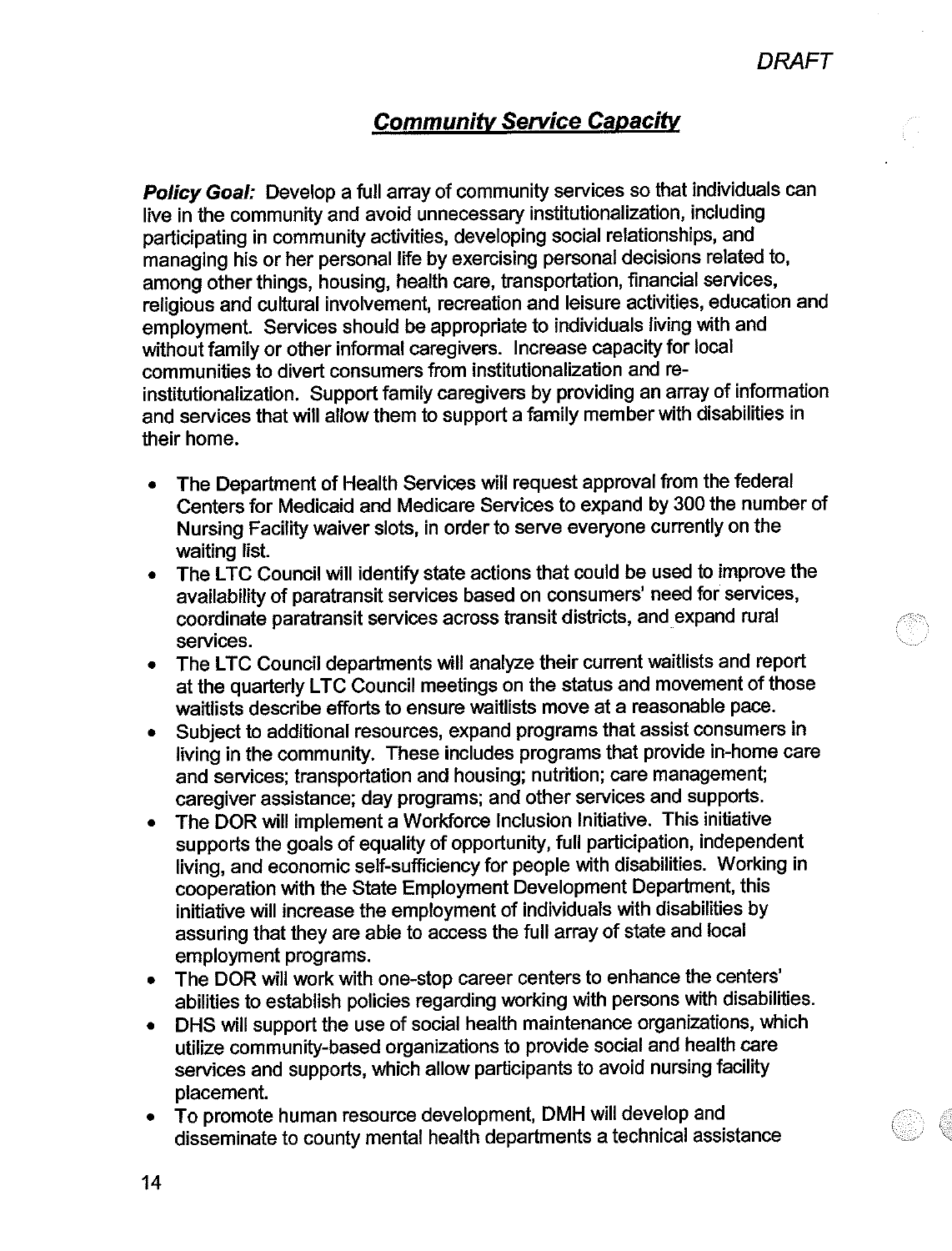manual on working with high school career academies in promoting career paths into mental health professions.

- The Health and Human Services Agency will evaluate the projects funded under the Governor's Caregiver Training Initiative and identify additional job training and skills training that would be beneficial for direct-care staff.
- The Department of Social Services will explore the need for and feasibility of licensing assisted living type facilities for younger individuals with disabilities
- The Department of Social Services will review licensing regulations and statutes to identify any barriers to placement or retention in community care facilities, including looking at social rehabilitation facility models and developing residential treatment alternatives to acute and long-term institutional care.
- Subject to additional resources, provide additional rate increases for community long term care service providers.
- Subject to additional resources, expand caregiver resource support services in order to allow them to serve more family caregivers.
- Subject to additional resources, develop and implement strategies to  $\bullet$ increase the supply of health professionals and other paid caregivers.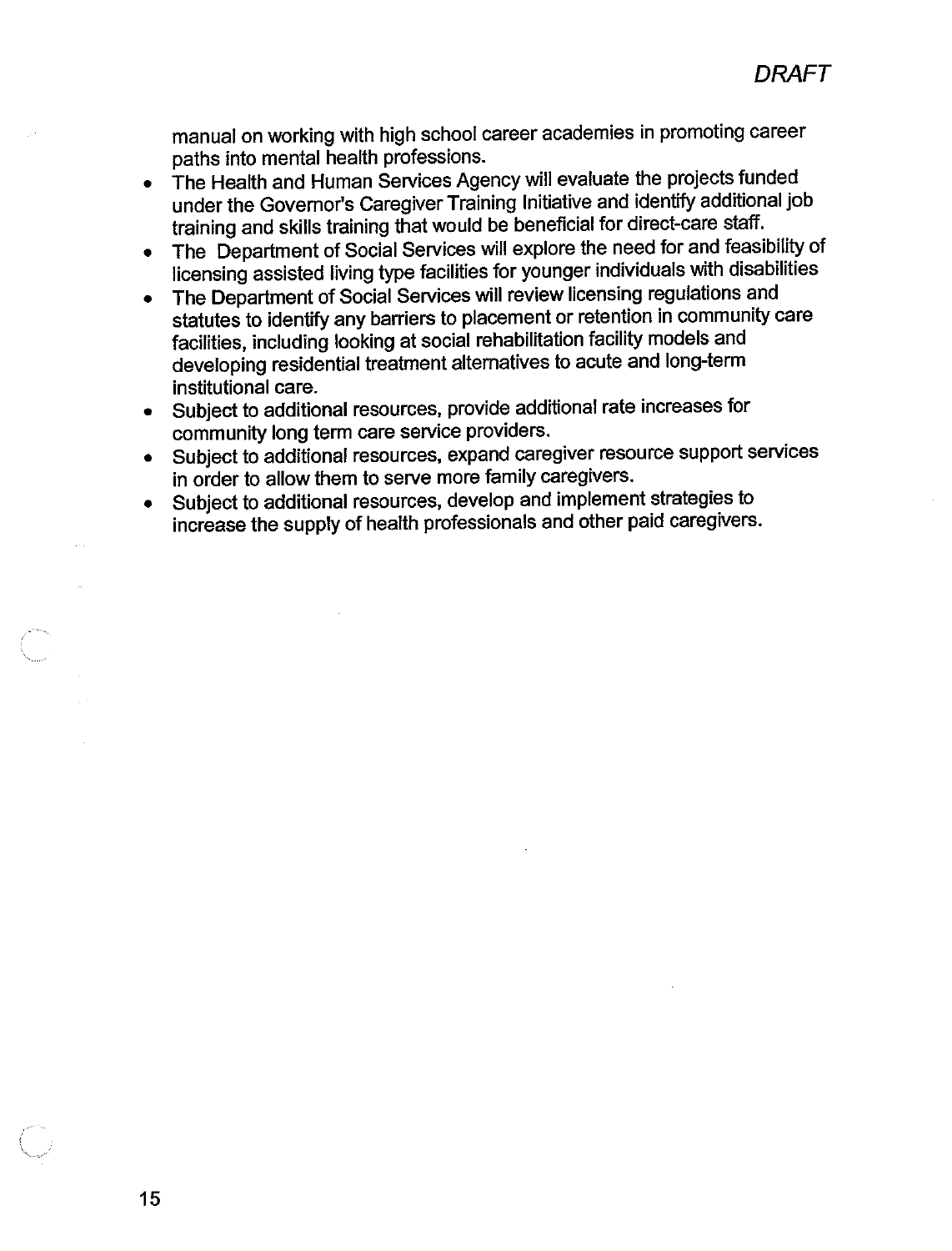### **Housing**

Policy Goal: Seek ways to expand the availability of housing options for persons with disabilities. A person's living environment must be such that it is not limited to the usual housing supply of the community and can be augmented by supports that facilitate the full inclusion of the person into the community.

- Subject to the availability of additional resources, the HCD will develop a database of housing resources available to persons with disabilities in each city and county. Information will be collected on the number of Section 8 housing vouchers available; number of subsidized public housing units; number of subsidized units that are accessible; number of subsidized accessible units that are occupied by people without disabilities; the number of bedrooms and bathrooms in each unit; and any other data deemed relevant for planning purposed by the department. This information would be made available to the public in a data base where individuals can learn about the availability of accessible and affordable housing in their community. HCD will encourage local public housing agencies to make this information locally available, and to identify units as accessible or convertible. Additional resources will be needed to collect, maintain, and disseminate the data.
- The Department of Housing and Community Development will implement Proposition 46, including the supportive housing program and Grants for Ramps program. To the extent permitted under state law, HCD will ensure that housing for persons with disabilities is a priority use for Proposition 46 funds. HCD will award State dollars only to projects that require that ground floor apartments be reserved for individuals with disabilities, and that require all apartments to be convertible for use by persons with disabilities.
- The HCD will review programs, services and funds for accessibility and Local Government Housing Elements to insure that they include adequate sites for all housing needs including households with special needs. HCD will provide local housing entities with information on the Olmstead decision and emphasize the importance of making housing available in order to meet Olmstead goals. HCD will require that Consolidated Plans and Housing Elements reflect Olmstead goals as a condition of certification. The HCD will consider establishing an Olmstead Ombudsman and grievance procedures to process reports of non-compliance.
- Increase local capacity for home modification by providing planning grants  $\bullet$ from local Community Development Block Grant (CDBG) funds. Utilize funding from the CDBG program, the HOME Investment Partnership Act Proposition 46 funds and other sources to increase funding for home modifications.
- Subject to additional resources, add rental housing after Proposition 46  $\bullet$ resources are allocated, and resources for housing specifically designed to meet the needs of individuals with disabilities.
- Subject to additional resources, expand DMH's Supportive Housing projects.
- 16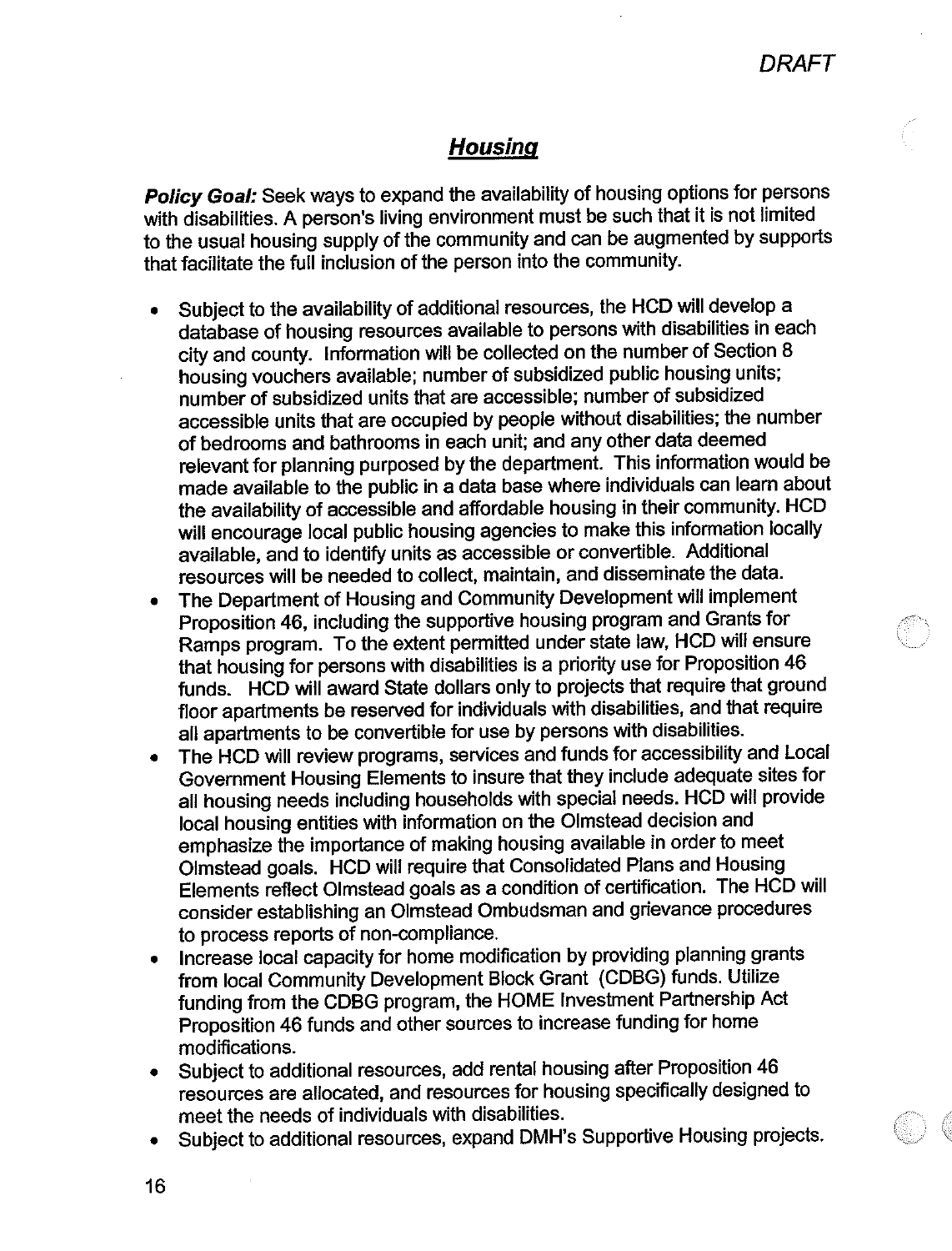- Subject to additional funding, provide funding for county planning grants to co-plan housing and transit.
- The Department of Housing and Community Development will request that the federal Housing and Urban Development commit to a major expansion of federal rental assistance so that each eligible household or person can get aid.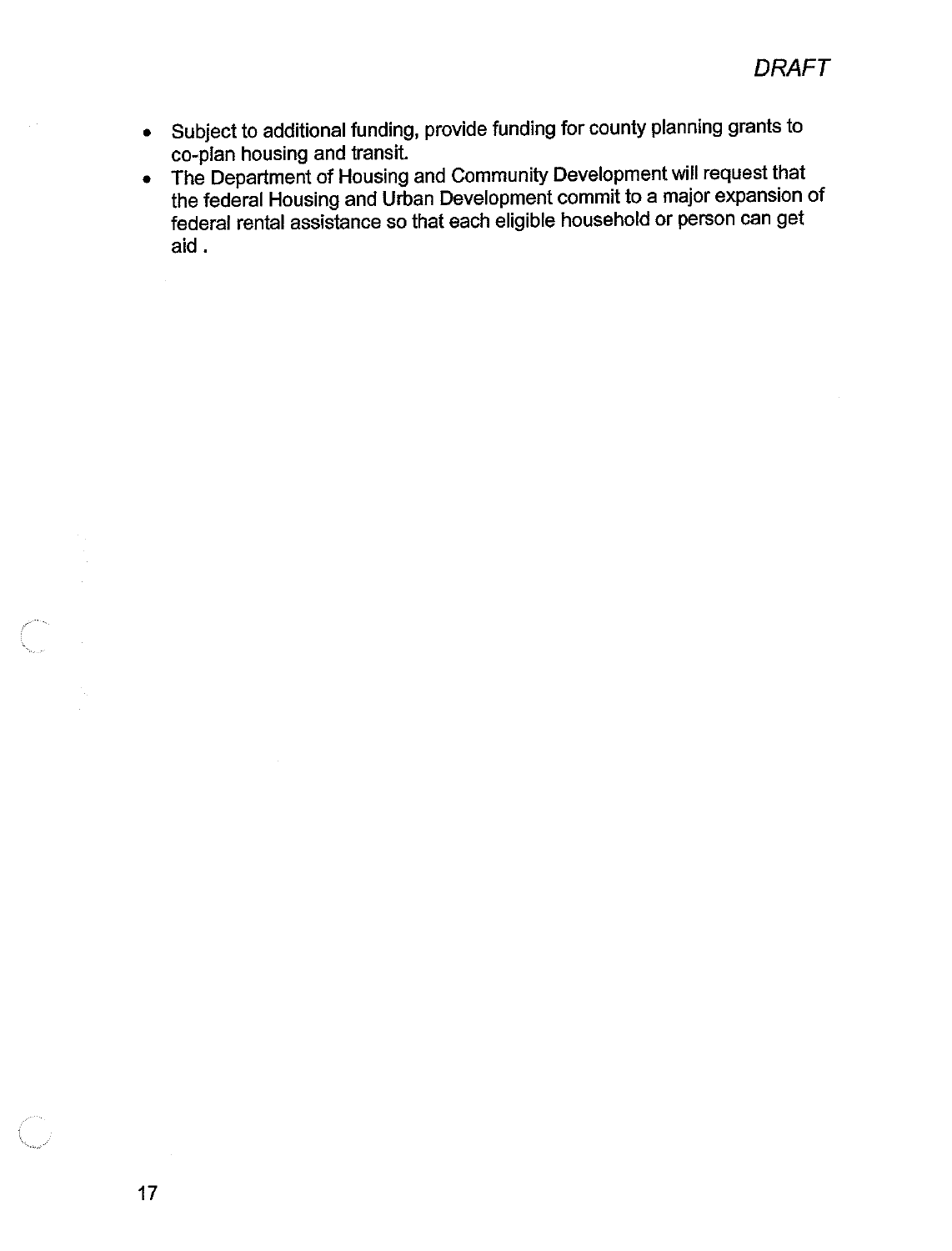## "Money Follows the Individual" and Other Funding

Policy Goal: Develop a "Money Follows the Individual" model to provide resources for individuals to live in the community rather than an institution. Seek opportunities to increase resources and funding options.

- Identify new federal funding sources and apply for grants that further the  $\bullet$ Olmstead principles.
- Evaluate the options of expanding the HCBS waivers.
- The Department of Health Services will explore proposing to the Centers for Medicare and Medicaid Services that the existing institutional bias in funding in the Medicaid program be replaced by a new policy. The new policy would specify that long term care services are to be provided in community settings whenever feasible.
- The LTC Council, with input from consumers and stakeholders, will design one or more models for programs in which "the money follows the person" for individuals seeking to move from institutions, and implement pilot programs to test each model. Based on evaluations from the pilots, the models would be expanded statewide. Additional resources would be needed to develop and implement the pilots and statewide system.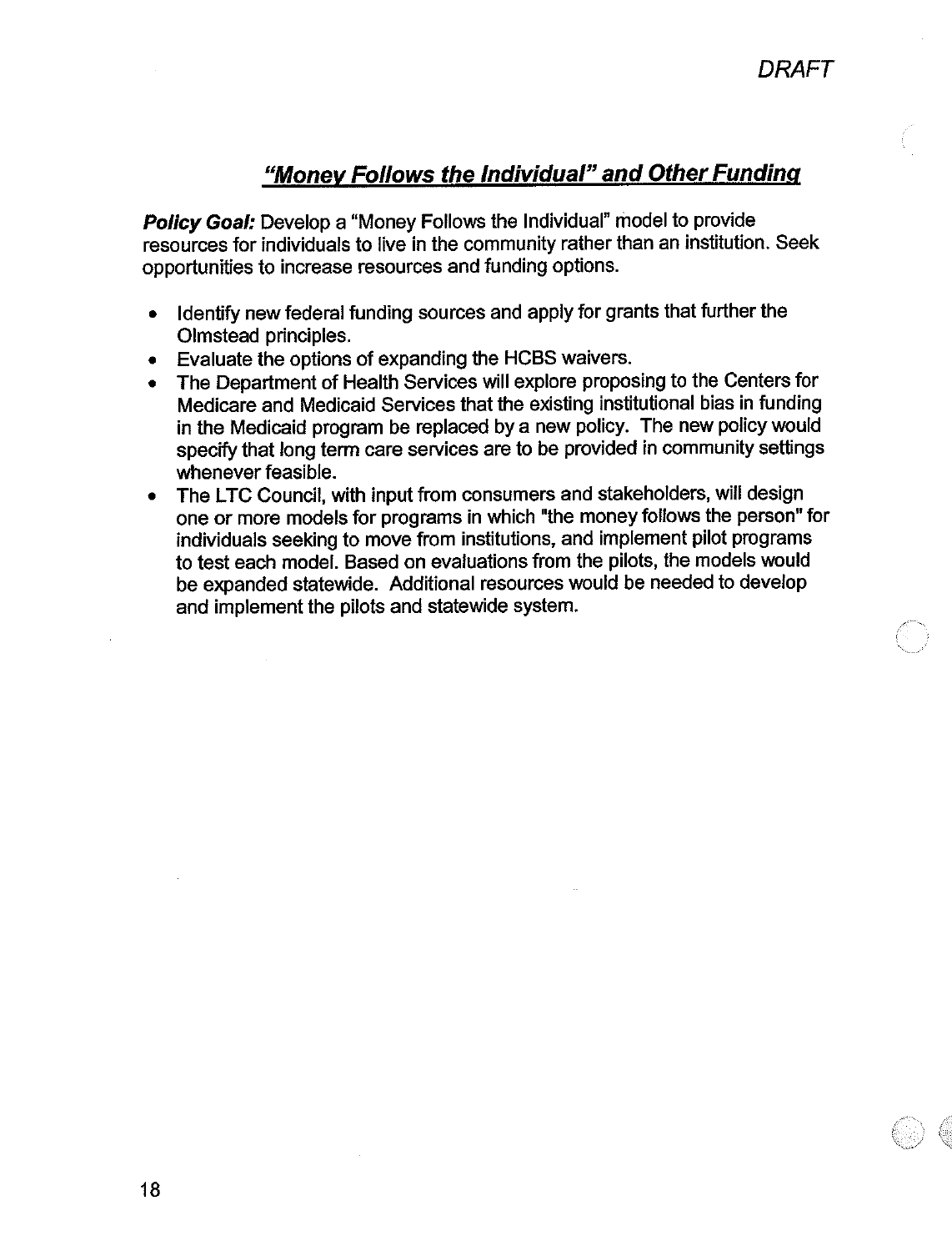## **Consumer Information**

**Policy Goal:** Information regarding services should be available to persons with disabilities in order to make informed choice and for care planners for planning purposes. No individual with disabilities should be prevented from living in the community due to a lack of information. To meet this goal, the State should facilitate the development of information, education and referral systems, and ensure that this information is available to communities so that community planning can be conducted to address the needs of that community's disabled population.

- DSS will evaluate the option of opening the IHSS registries for use by all individuals, while ensuring compliance with confidentiality rules.
- The CDA will incorporate the Alliance for Information and Referral Systems (AIRS) standards into the California Code of Regulations and train general Information and Referral providers and Area Agency on Aging Information and Assistance providers accordingly. Utilizing these standards will help ensure that the AAAs are best enabled to provide information to families and stakeholders than can help them meet their care needs in their home communities.
- The DHS will, upon request, provide outreach and training on Medicaid Home and Community-based Services Waiver programs to state and local entities including potential providers of services, regional centers, and hospital nursing facilities on available services, waiver capacity, and applications for service.
- The LTC Council will continue to provide consumer information via the  $\bullet$ internet at www.calcarenet.ca.gov, and will identify ways to expand internet and hard copy access to comprehensive information about community-based services, including information on crisis services, by improving the existing systems and developing new ones as appropriate. This could include a directory of all relevant Internet sites. Additionally, the LTC Council will develop hard copy materials for distribution to the public in regular text and alternative formats, including non-English languages. Additional resources may be needed to develop materials, disseminate information, develop new internet based systems.
- The LTC Council will request assistance from consumers and stakeholders to identify and document best practices, based on the input received through the Olmstead forums, and make this information available to policy makers and other interested parties.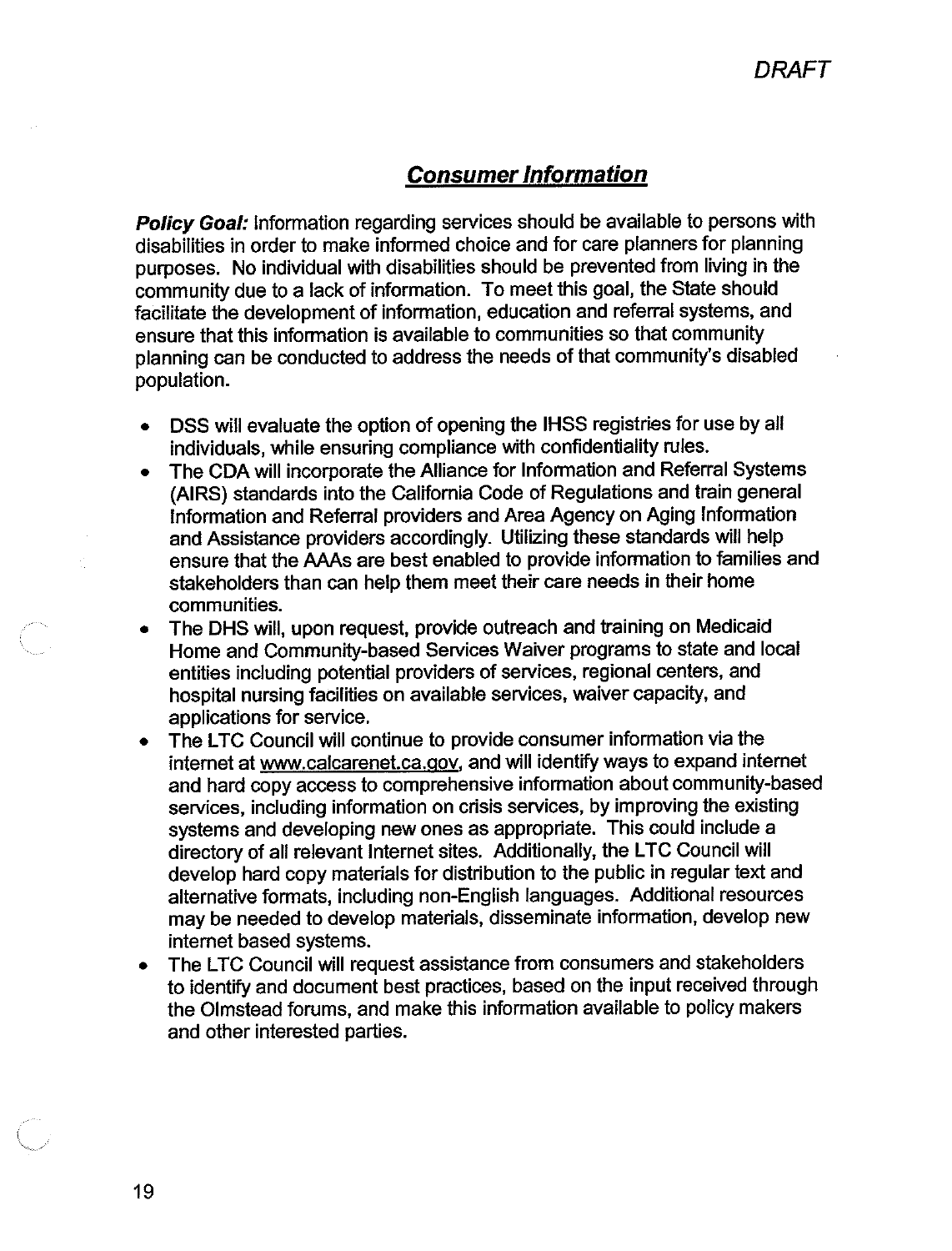### **Community Awareness**

**Policy Goal:** Educate communities regarding the Olmstead decision. Provide background information on the Americans with Disabilities Act and the Fair Housing Amendments Act to community decision makers, to ensure that they take the needs of individuals with disabilities into account when making decisions regarding public services and resources.

- The LTC Council will inform and advise state and local entities, including the courts, regarding the Americans with Disabilities Act (ADA), the federal and state Fair Housing Amendments Acts (FHA), and the Olmstead decision, and seek the assistance of local and grass roots disability groups in this activity. The Council will also share this information with local and grass roots disability groups and request their assistance in similarly informing and educating these entities.
- The LTC Council, subject to additional resources, would hire a consultant to develop, in concert with consumers and stakeholders, a public awareness campaign to ensure that the public is aware of the existence of long term care options other than institutional options. Additional resources would be required to hire a consultant to produce and implement the public awareness campaign.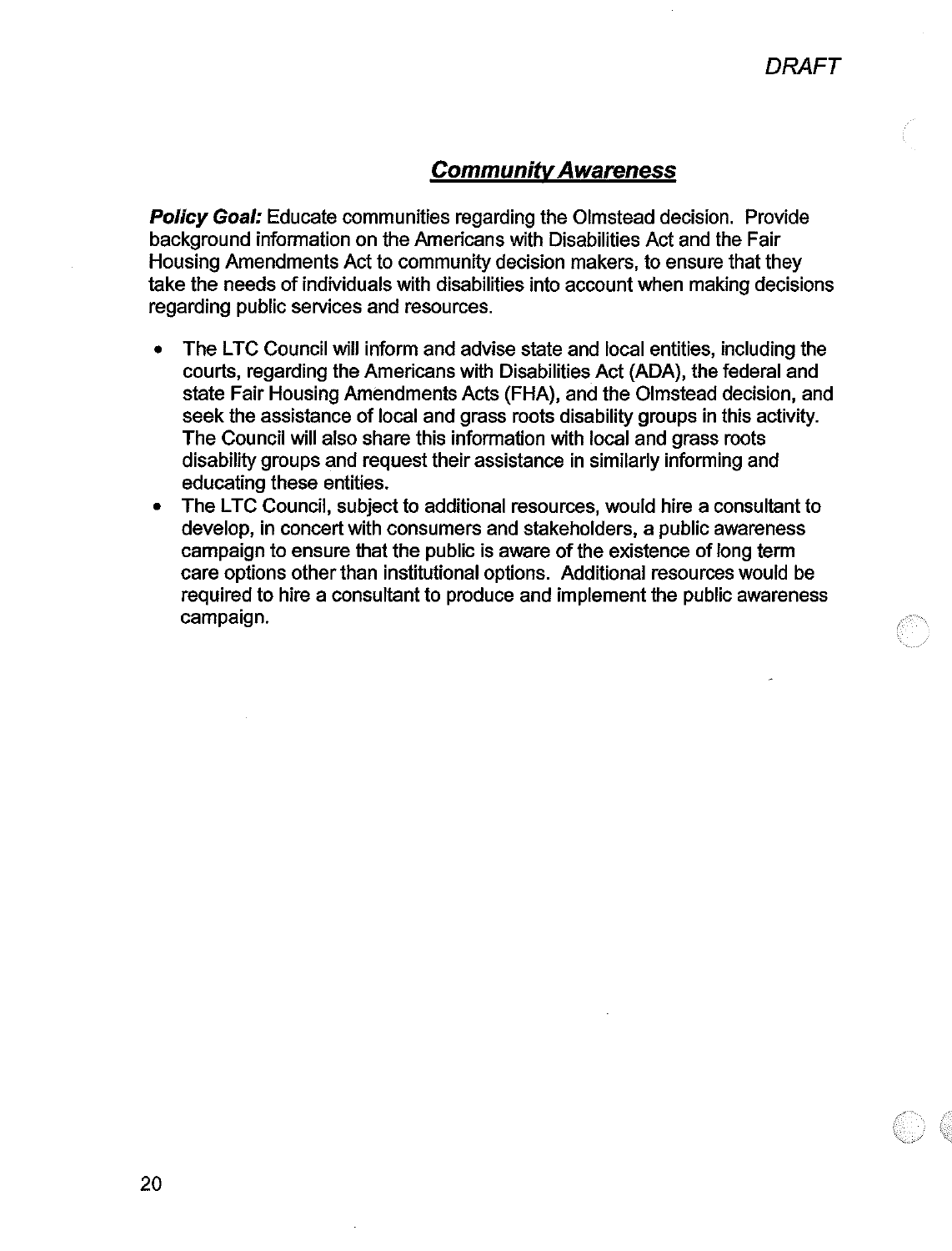### **Quality Assurance**

Policy Goal: Improve quality assurance based on desirable outcomes and measures.

- The LTC Council departments will review their current quality assurance  $\bullet$ efforts for consistency with the criteria below, which are intended to promote the use of outcome based models. The departments will identify any instances in which their current efforts do not meet the criteria, and specify the improvements that will be made. The departments will report their findings and recommendations to the Long Term Care Council. The criteria include:
	- a. Service, quality and program standards, as appropriate.
	- b. Measurable and measured outcomes. Outcome measures should allow for an acceptable level of risk management by care planners and the consumer.
	- c. Data collection and key indicator reporting.
	- d. Fraud, abuse and exploitation prevention, including ombudsman
	- e. Grievance and Appeals process.
	- f. Monitoring, auditing and evaluation methodology, considering the use of tools such as program accreditation and certification.
	- g. Education and training for providers and family caregivers. For example, training should include training that is provided by consumers, or long-term care facilities should include independent living training.
	- h. Peer support.
	- *i.* Consumer rights.
	- j. Examine evidence-based practices: successful community models should be used to assist clients during transition and diversion.
	- k. Provide incentives/awards for good practices.
	- I. People should be allowed to live in their own homes without intrusive oversight.
	- m. Publication of results, such as Medicaid Waiver quality assurance and performance monitoring activities that are required by CMS.
- DSS will develop training, educational materials and other methods of support to (1) aid IHSS consumers to better understand IHSS and to develop skills required to self-direct their care, and (2) aid providers in better meeting the needs of consumers.
- DSS will revise regulations to further strengthen the criminal background check process for those who operate, own, live or work in community care licensed facilities.
- Make available on DMH web site and in hard copy, mental health performance outcome measures as provided to the State Quality

 $21$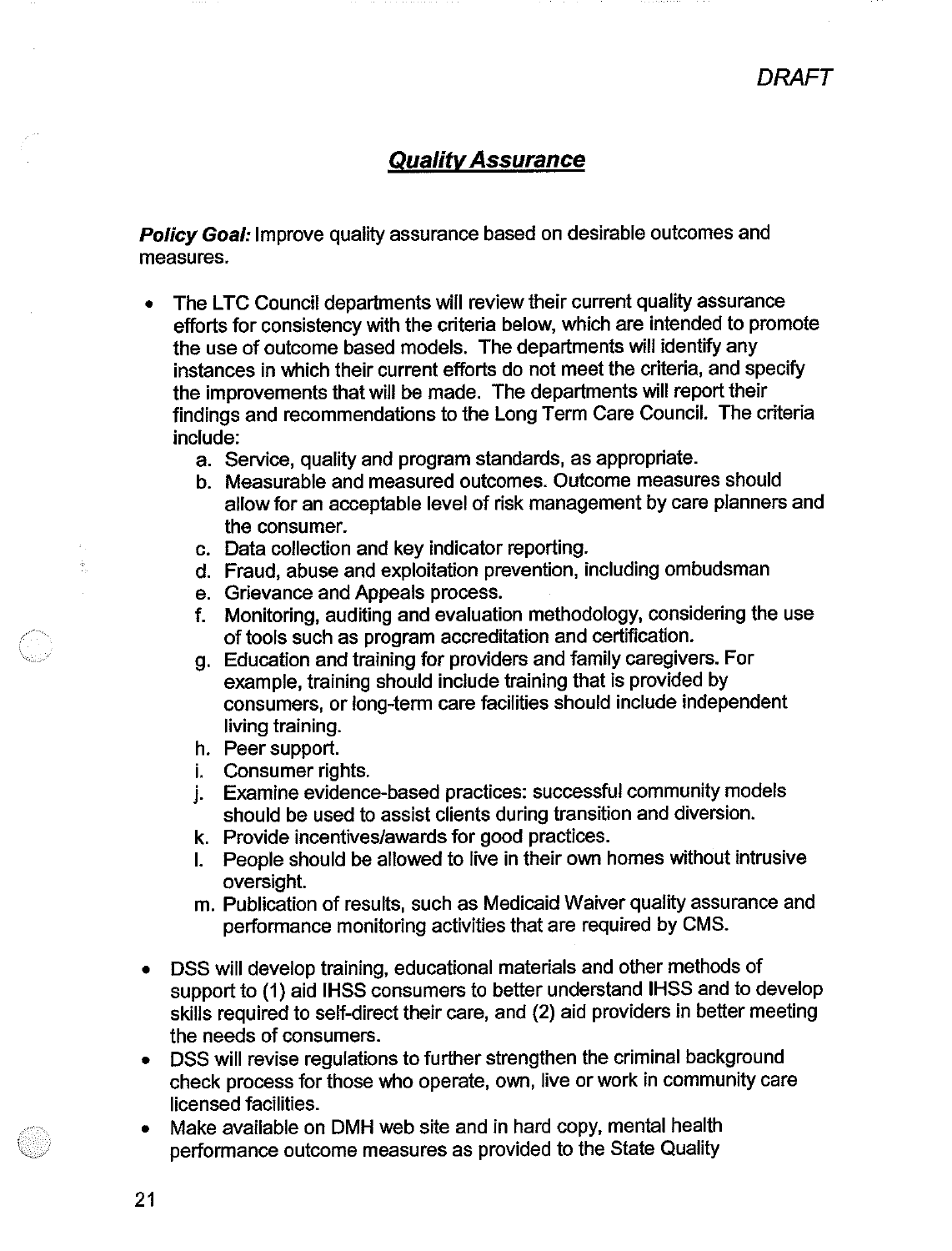**Improvement Council.** 

- CDA will monitor and improve Area Agency on Aging Information Assistance services to ensure program consistency statewide.
- CDA will encourage general information and referral providers and Area Agency on Aging Information and Assistance workers to become certified Information and Assistance/Referral (I&A/R) specialists through the California Association of Information and Referral Specialists (CAIRS), the California AIRS associate.
- The DSS will evaluate the IHSS enhancements made pursuant to AB 1682,  $\bullet$ including a provider registry, provider referral system and qualifications investigations, to determine the impact on service quality.
- The DMH will recommend that the Mental Health Planning Council (MHPC)  $\bullet$ review state and local mental health quality improvement plans to identify modifications that should be made to include a section on IMDs/SNFs/MHRCs in order to ensure that the MHPC's platform statements on in-facility focus and IMD transition are addressed:
	- a. In-facility focus: Guided by client self-determined goals, facilities should provide treatment, recovery, and support services that prepare the client for successful placement into the community.
	- b. IMD Transition: The client's community placement goal should be identified at admission and be the organizing focus of treatment. rehabilitation, and support services. Discharge planning should identify treatment and recovery services and enlist the support of family and friends to ensure a successful transition to community placement.

The MHPC will make recommendations to state and local entities as needed.

- DMH will audit statewide the extent to which county Mental Health Plans are  $\bullet$ providing covered Medi-Cal Specialty Mental Health Services consistent with statewide medical necessity criteria, including but not limited to the provision of the following services:
	- a. Individual Mental Health Services.
	- b. Targeted Case Management/Brokerage Services.
	- c. Crisis Residential Treatment Services.
	- d. Adult Transitional Residential Treatment Services.
	- e. Crisis Intervention Services.
- Revise the current DDS quality assurance systems into a "Quality" Management Model" utilizing the Centers for Medicaid and Medicare framework. This model incorporates within it the quality measures identified through DDS' Service Delivery Reform effort.